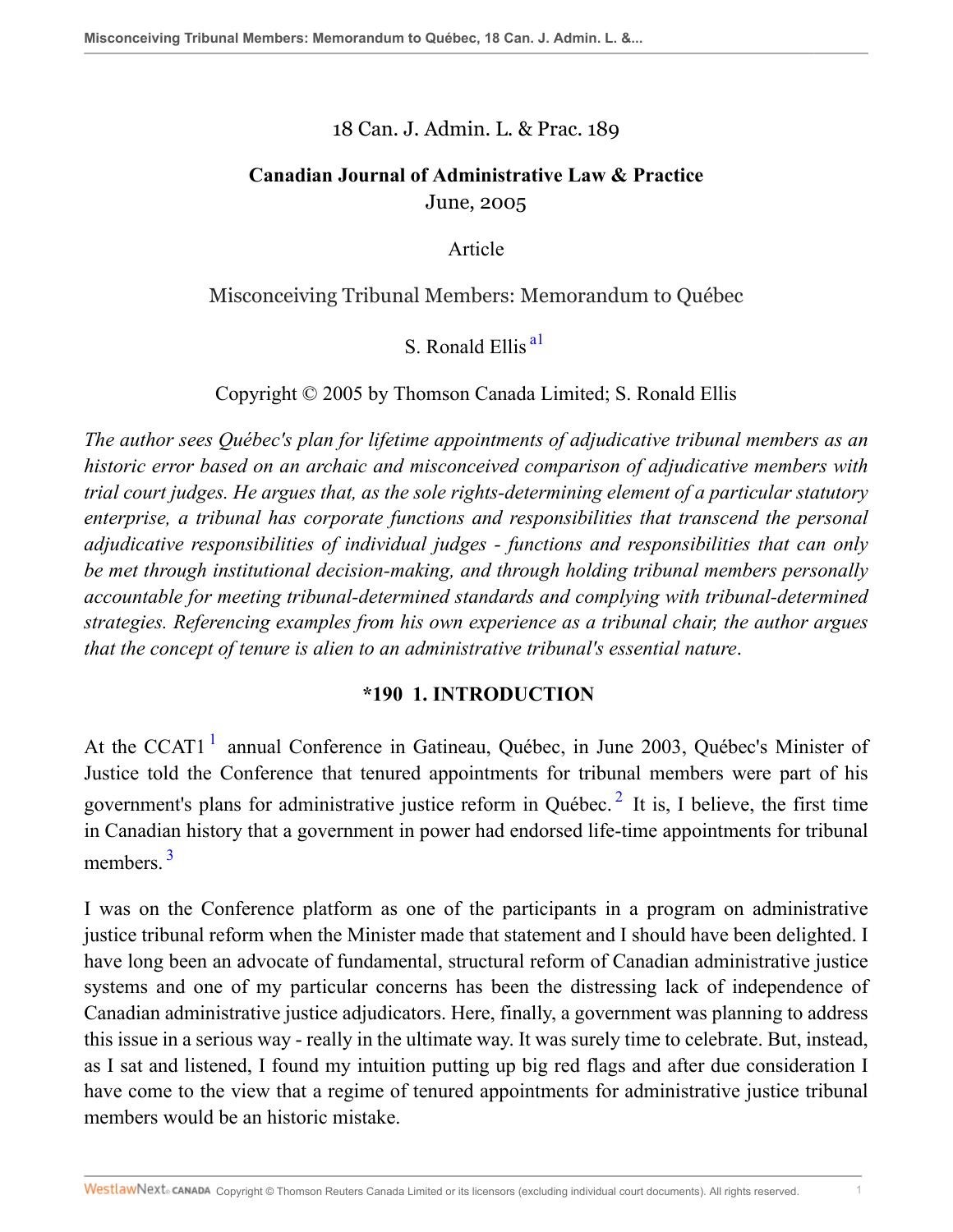I am sure that this would be true in Ontario, but, as a unilingual English-speaking, Ontario lawyer, with no ready access to the nuances of Québec's administrative justice system, I, naturally, cannot be as sure that it would also be true in Québec. However, from what I do know of the Québec system, I strongly suspect that the same considerations would apply, and I am writing this memorandum because, in the interest of Ontario's administrative justice system as well as that of Québec's, I feel a compelling need to say to Québec: "Please, think again".

**\*191** In recent years, Québec has led the way in the field of administrative justice reform in Canada. Québec's Bill 130, enacted in 1996, which created the *tribunal administratif du Québec* (TAQ), constituted a revolution in administrative justice structures that, for many of us, has set the Canadian standard. And, my concern is that, if Québec's proposal for tenured appointments is implemented, not only may Québec's system of administrative justice be undermined to the detriment of Québec, but the obvious incompatibility of a life-time appointments regime with the fundamental nature of administrative justice tribunals as understood in the rest of the country will render the Québec reforms of no further relevance to non-Québecers.

It is my hope that the inherent presumption in this memorandum will be forgiven in Québec because the memorandum reflects the strong convictions of a person who has long been a fan of Québec's modern administrative law regime, who brings to the debate substantial experience as chair of a major administrative tribunal, albeit an Ontario tribunal, and who, by definition, has no political or personal axe to grind. I write because, as I have said, I have come to believe strongly that tenured appointments would be a seminal mistake that will redound to the serious disadvantage not only of Québec but of the rest of us as well.

My submission, in a nutshell, is that tenured appointments would wreak havoc with the tribunal culture of institutionalized decision-making on which the optimum performance of administrative justice tribunals must, in my opinion, rely.

<span id="page-1-1"></span>I am told that in Québec the concept of *institutionalized* tribunal decisions as approved by the Supreme Court of Canada in *Consolidated-Bathurst*<sup>[4](#page-25-2)</sup> has not been viewed with the sense of full legitimacy that now prevails in Ontario - and, I believe, elsewhere in Canada. Presumably, *Tremblay*, [5](#page-25-3) having originated in Québec, will have had a more chilling effect on the concept there than elsewhere. I appreciate, therefore, that I have two mountains to climb: first, to make the case for the fundamental importance and inherent legitimacy of institutionalized decisionmaking in administrative justice tribunals, and, then, to demonstrate why tenured appointments are incompatible with that concept.

# <span id="page-1-0"></span>**\*192 2. INSTITUTIONALIZED DECISION-MAKING - LEGITIMATE AND NECESSARY**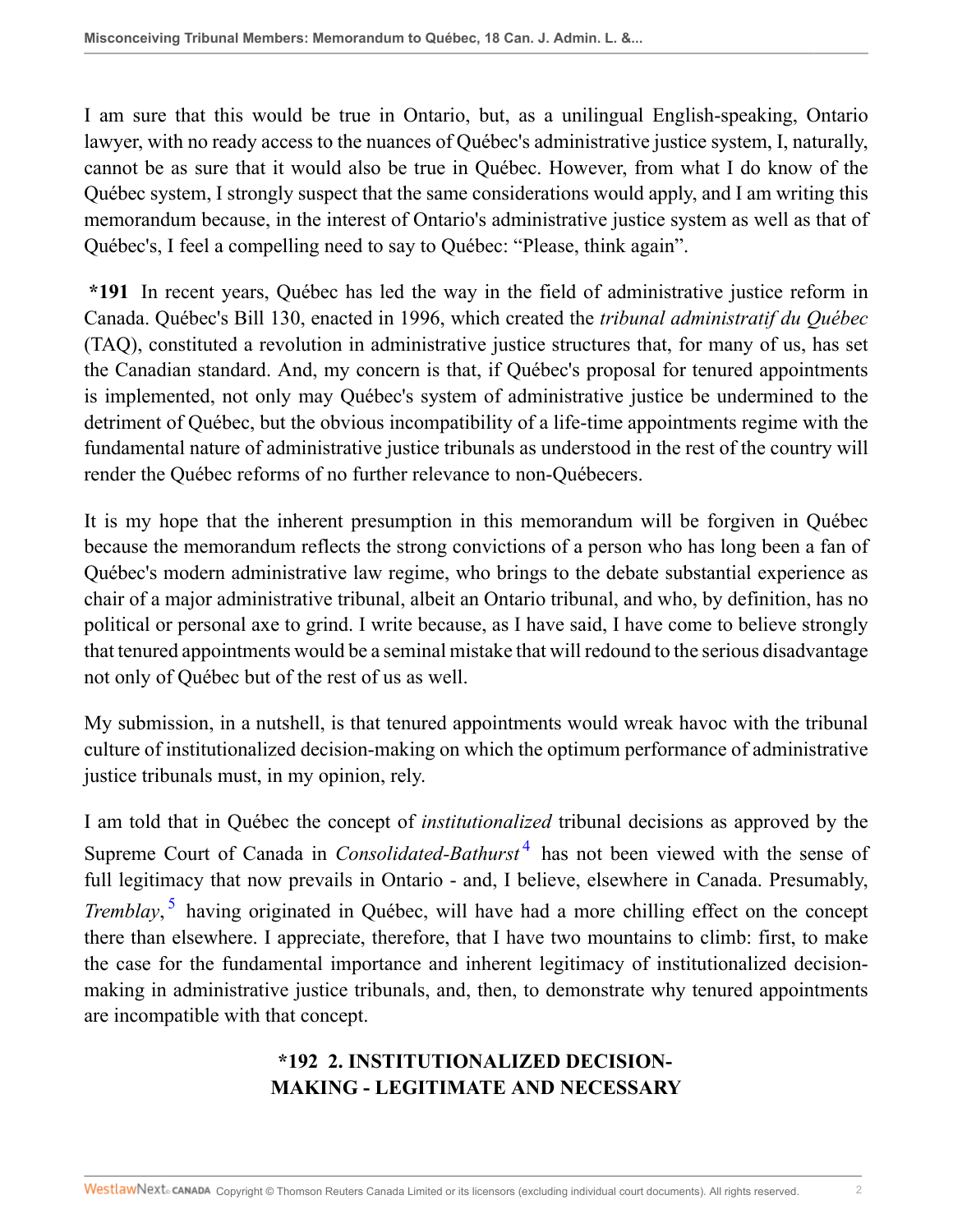In what follows, I am conscious of making a particular point about various aspects of administrative justice tribunals with which Québec's administrative law lawyers will be entirely familiar. However, I address these things, not from the perspective of counsel, but from the perspective provided by a chair's inside experience of managing a tribunal's operational reality. It is in the light of that operational reality - a reality that is, I expect, no different for a Québec tribunal than it is for an Ontario tribunal - that this memorandum is written.

The important idea behind the creation of administrative justice tribunals is that one should take *all* the rights disputes arising in one particular "statutory enterprise" and assign them for *final* resolution to one adjudicative body designed for the purpose.

Thus, tribunals combine a single focus on one statutory enterprise with a monopoly on the business of giving a final resolution to all the rights disputes that arise in that enterprise. In my submission, that combination of a single focus - specialization, if you will - and a monopoly on final decisions gives administrative justice tribunals unique responsibilities and, as well, special advantages and opportunities.

We have been prone to see specialization as the most fundamental feature of administrative justice tribunals, but I would argue that in point of fact it is their monopoly - a related but different thing - that is probably the more significant aspect of the administrative justice tribunal concept.

It is true that, in Québec, one now finds the TAQ performing the tribunal function for a large number of statutory enterprises. However, the essentials are the same: a monopoly over the final disposition of rights disputes, and specialization. The TAQ is, as I understand it, the exclusive final adjudicator for all the rights disputes arising in each of the statutory enterprises within its jurisdiction, and it has been structured and organized to retain the advantages of specialization in the resolution of disputes in each of those enterprises.

What I intend by the reference in the foregoing to "statutory enterprises" is, I would hope, self-evident. However, perhaps a word of explanation would be advisable. I use the "statutory enterprise" label to characterize the institutional arrangements through which particular statutory rights are delivered. The workers' compensation system is one example. It is the statutory enterprise that is dedicated to the delivery of workers' compensation benefits to injured workers. But such enterprises abound. There are statutory enterprises dedicated to the delivery of social **\*193** welfare benefits, to the delivery of statutory licences of all kinds, to the protection of tenants - and landlords *etc*. Indeed, wherever one finds an administrative justice tribunal one finds a statutory enterprise.

Each statutory enterprise is defined by its statute and is typically comprised of a host ministry (and Minister) responsible for the overall administration of the enterprise, a "front-line" decisionmaking institution responsible for making the first-stage rights decisions that generate the enterprise's rights disputes, and an administrative justice tribunal responsible for resolving those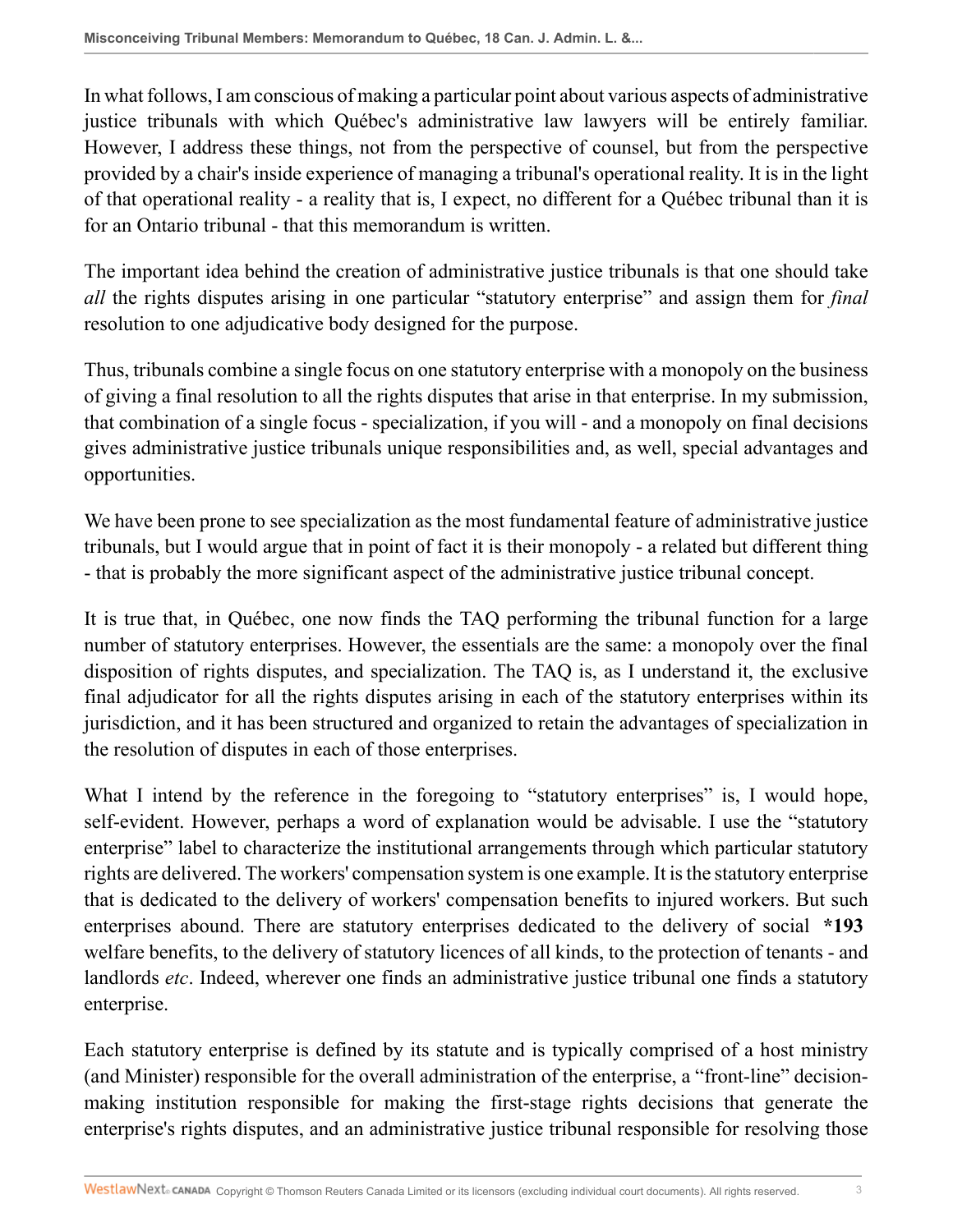disputes in a final way. The front-line institution is sometimes the host ministry itself - indeed, sometimes the minister him or herself. And, sometimes, as in the workers' compensation enterprise, the front-line decision-maker is also a specialized administrative tribunal. In the latter case, the front-line tribunal's monopoly over rights determination in the enterprise is confined to the firststage rights determinations and, typically, of course, does not involve final determinations.

It is important to take particular note of the final nature of a tribunal's determination of rights disputes. Of course, tribunals do not make final decisions in an absolute sense. Parties always have the possibility of a judicial review. But, within the limits of a tribunal's freedom of decision as defined by the degree of deference assigned to it by review courts, a tribunal's adjudicative decisions are, indeed, final. They are final in a way that is not true, for example, of adjudicative decisions of trial court judges.

<span id="page-3-0"></span>A telling illustration of the latter difference between tribunal members and trial court judges may be seen in the courts' toleration of conflicting decisions by tribunal members on identical facts and law. Provided there is nothing patently unreasonable involved in any of the conflicting decisions, the courts will not intervene. <sup>[6](#page-25-4)</sup> A court of appeal, on the other hand, would make short work of conflicting decisions of trial court judges. The different approach arises, of course, from the court of appeal's different standard of review applied to decisions of tribunal members as compared to that applied to decisions of judges.

This comparison of tribunal members with trial court judges will not be the last to be discussed here. In analyzing the appropriateness of a tenured appointments regime in a tribunal context, one is inevitably drawn to comparisons between tribunal members and trial court judges. Those who favour tenured appointments obviously see little difference **\*194** in principle between the inherent status of the two. However, for reasons that will appear in what follows, it is my submission that, from a systemic perspective, the status of individual tribunal members is inherently different from that of trial court judges. Tribunal members have to possess a degree of accountability to their tribunal that is not to be found in the relationship between judges and their courts. And, in my respectful submission, those who do not see that difference are failing to appreciate the unique nature of an administrative justice tribunal's mandate as compared to that of a trial court's mandate.

Along with a tribunal's narrow specialization and its monopoly, there is another feature of the administrative justice tribunal context that is particularly significant in this analysis. That feature is the large volume of claims, applications and rights decisions for which a tribunal's statutory enterprise will be characteristically responsible. In Ontario, during my term as WCAT chair, the workers' compensation enterprise handled some 400,000 workers' compensation claims a year. Although most of those claims were not contentious, all had to be adjudicated - at least in the sense of deciding whether there was any reason to doubt the merits of the claim. And, the claims in which an adjudicative issue, in the normal sense, would arise numbered in the order of 50,000 each year. Fortunately, because of the three-level adjudicative process at the board level at that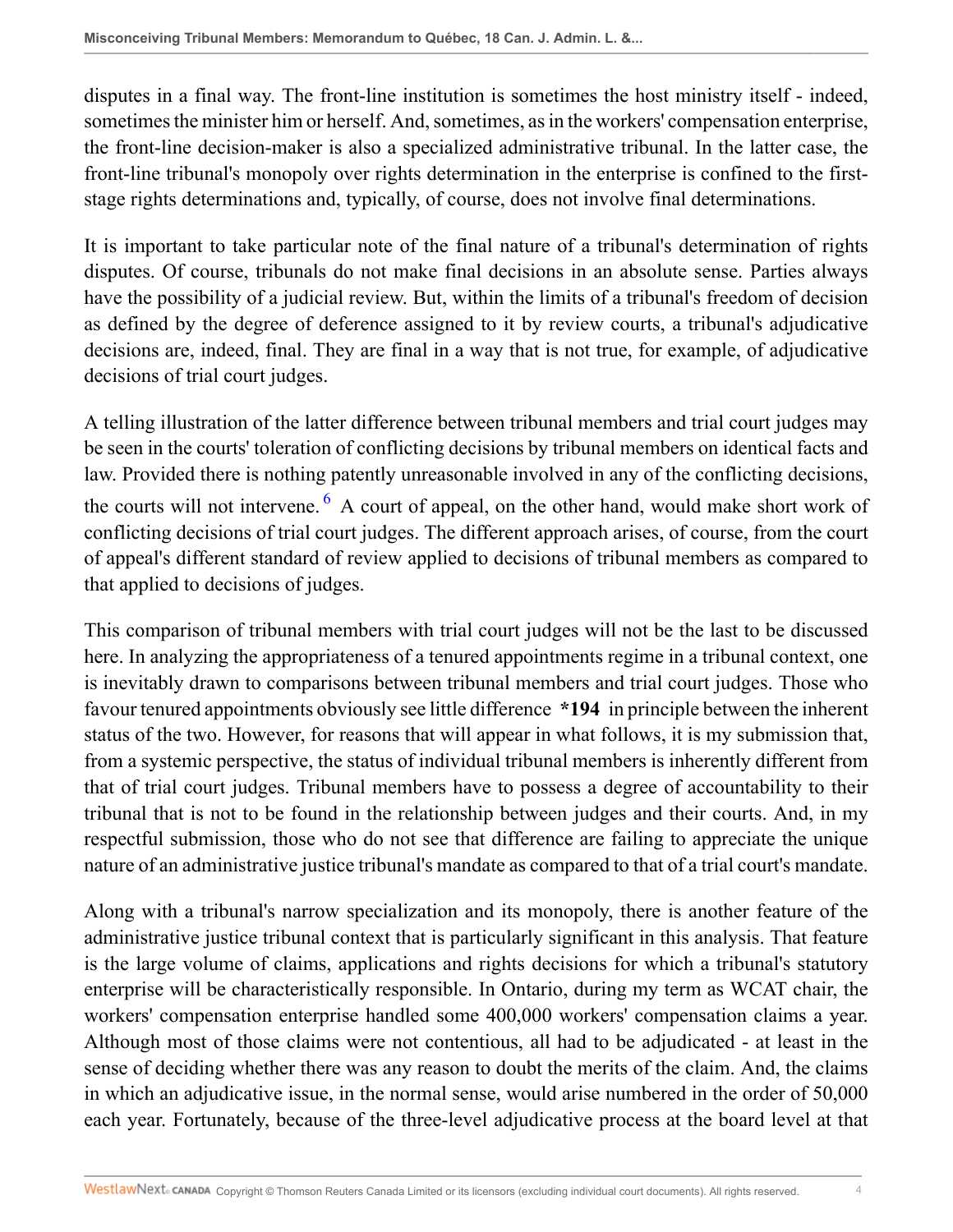time, this number translated into about 1,500 to 2,000 appeals at the tribunal level - much better, but still a significant caseload for an appeals tribunal.

Workers' compensation statutory enterprises are no doubt located at the high end of the caseload spectrum. However, high volumes of claims or applications, and correspondingly high volumes of appeals, are characteristic of most of our statutory enterprises.

Of course, trial courts also deal with large caseloads, but not of the same order of magnitude as the caseload of statutory enterprises. Moreover, the unique aspect of a tribunal's caseload as compared to that of a court's is its single-focus monopoly, resulting in the tribunal's caseload being comprised solely of cases arising in one statutory enterprise. Moreover, unlike the caseload of trial courts, the cases the tribunal sees are not typically the pathology of failed relationships but cases that arise in the ordinary course of the administration of the statutory enterprise. I will return to this thought in more detail below.

In summary then, the merits of a policy of tenured appointments for administrative justice tribunal members must be assessed in light of the seminal circumstance that those appointments are appointments to institutions with statute-mandated *monopolies* over the final resolution of **\*195** all of the rights disputes arising from the typically high-volume caseload of a particular statutory enterprise.

Let me then turn to my first mountain: making the case for the legitimacy and fundamental importance of institutionalized decisionmaking in that context.

My first point is that it is in the nature of the special responsibilities, opportunities and advantages that flow from a tribunal's mandated, specialized monopoly that they are the responsibilities, opportunities and advantages of the corporate entity that is called "the tribunal", much more than they are the responsibilities, opportunities and advantages of the tribunal's individual members. For example, it hardly needs saying that the monopoly itself is the *tribunal's*. While each of a tribunal's members will specialize in the law and science of the enterprise, he or she will see only a small percentage of the enterprise's total number of rights disputes. Thus, the responsibility for the fair, competent and principled exercise of that monopoly across the breadth of all the rights disputes that reach the tribunal - a responsibility that arises implicitly from the fact of the monopoly, and the finality of the decisions - lies principally with the tribunal, and only collaterally with the tribunal's members.

<span id="page-4-0"></span>In the course of drafting this memorandum, I was prompted to revisit an article on the institutionalizing issue that I wrote for the Law Society of Upper Canada's 1992 Special Lectures on Administrative Law.  $^7$  $^7$  At that time, I was still the chair of WCAT (and President of SOAR), and in that article I defended institutionalizing processes in tribunal decision-making against criticism of the *Consolidated-Bathurst* decision that were emanating at the time from the Ontario litigation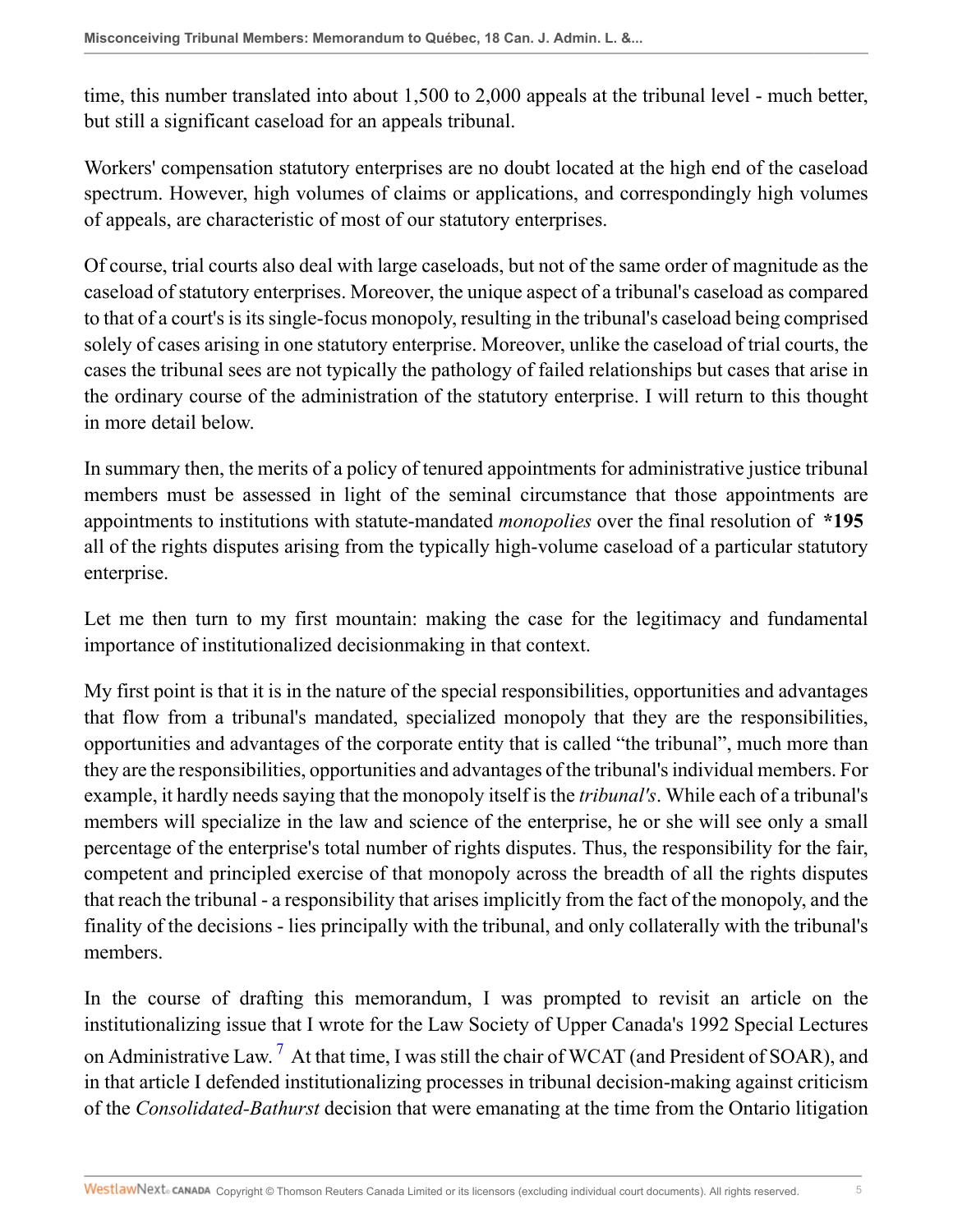bar. As I come back to that article now - some 13-years later - I find arguments in support of the legitimacy and importance of institutionalized decision-making in an administrative justice tribunal context that, to my eye, remain persuasive, and for purposes of this memorandum, I am taking the liberty of incorporating here much of the actual text of that earlier argument.

<span id="page-5-1"></span><span id="page-5-0"></span>In my role as the first and continuing chair of a new - and, by 1992, a seasoned -adjudicative tribunal, I had developed a strong belief in the importance and in the legitimacy of an adjudicative tribunal having a strong corporate role and presence in the decision-making of its members. I was delighted to find in the Supreme Court of Canada's decision **\*196** in *Consolidated-Bathurst,* [8](#page-25-6) and later in *Tremblay*, <sup>[9](#page-25-7)</sup> authoritative recognition not only of the fact that the law's procedural fairness expectations have room for such a corporate role, but also of the fact that such a role is important, indeed necessary.

Of the two decisions, *Consolidated-Bathurst* is, as we know, the seminal and definitive decision. *Tremblay*, released some two years later, is confirmative of the *Consolidated-Bathurst* analysis and is important, in my opinion, primarily for the illustration it provides of the limits *Consolidated-Bathurst* set for that corporate role.

From a tribunal chair's perspective, the key advances to be found in *Consolidated-Bathurst* and *Tremblay* lie in the authoritative recognition they give to the following propositions:

<span id="page-5-2"></span>1. The rules of natural justice must take into account the institutional constraints faced by an administrative tribunal.<sup>[10](#page-25-8)</sup>

<span id="page-5-3"></span>2. With respect to important generic issues there is a "necessity" to maintain "a high degree of quality and coherence" in a tribunal's decisions.  $\frac{11}{11}$  $\frac{11}{11}$  $\frac{11}{11}$ 

<span id="page-5-4"></span>3. The coherence and quality of the decisions of a tribunal's decision-makers must be "fostered by the tribunal". <sup>[12](#page-25-10)</sup>

4. The importance of adjudicative coherence amongst tribunal decisions is a relevant criterion for individual tribunal adjudicators even when they are not bound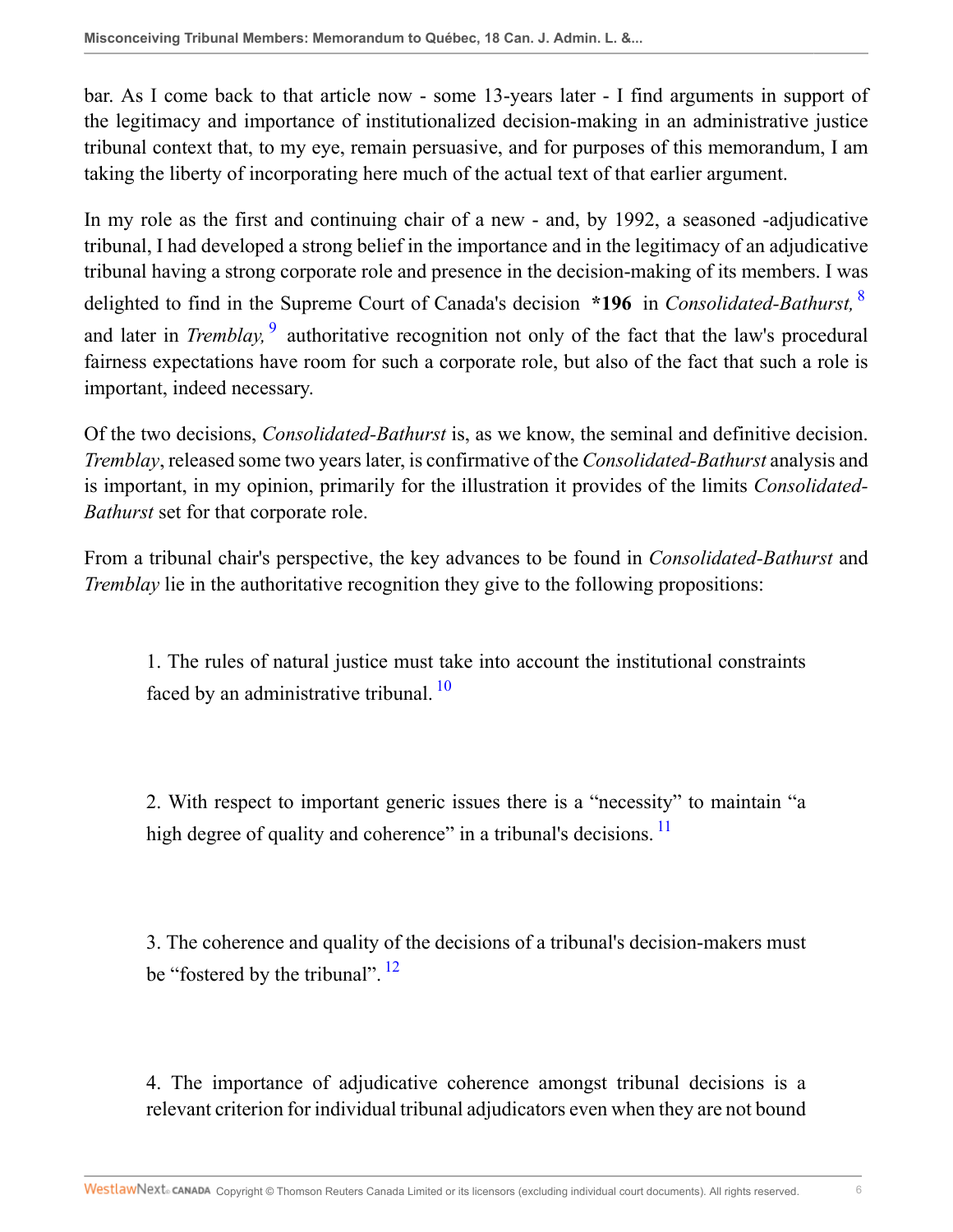<span id="page-6-0"></span>by any *stare decisis* rule, and adjudicators may properly allow themselves to be influenced by the opinion of colleagues in the interest of such coherence.<sup>[13](#page-25-11)</sup>

<span id="page-6-1"></span>5. A situation in which the outcome of an appeal or application will be different depending only on which members of the tribunal happen to be assigned to the case "will be difficult to reconcile with the notion of equality before the law, which is one of the main corollaries of the rule of law, and perhaps also the most intelligible.  $^{14}$  $^{14}$  $^{14}$ 

<span id="page-6-2"></span>**\*197** 6. Consistency of decisions is not, however, always to be expected. The Court recognizes that "ordinarily, precedent is developed by the actual decisionmakers over a series of decisions" and that "a tribunal hearing a new question may thus render a number of contradictory judgments before a consensus naturally emerges". <sup>[15](#page-25-13)</sup>

<span id="page-6-3"></span>7. The "institutionalizing" of decisions exists in our law. The problem is not whether such decisions should be sanctioned, but to organize the process in such a way as to limit its dangers.<sup>[16](#page-25-14)</sup>

<span id="page-6-4"></span>8. A tribunal's institutional processes for fostering coherence may include processes to which the parties or their representatives do not have access and which are openly designed to influence - but not constrain - individual adjudicators' decision-making on generic questions of law or policy.<sup>[17](#page-25-15)</sup>

<span id="page-6-5"></span>9. "... the relevant issue ... is not whether [the institutionalizing process] can cause panel members to change their minds but whether [it] impinges on the ability of panel members to decide according to their opinions."<sup>[18](#page-25-16)</sup>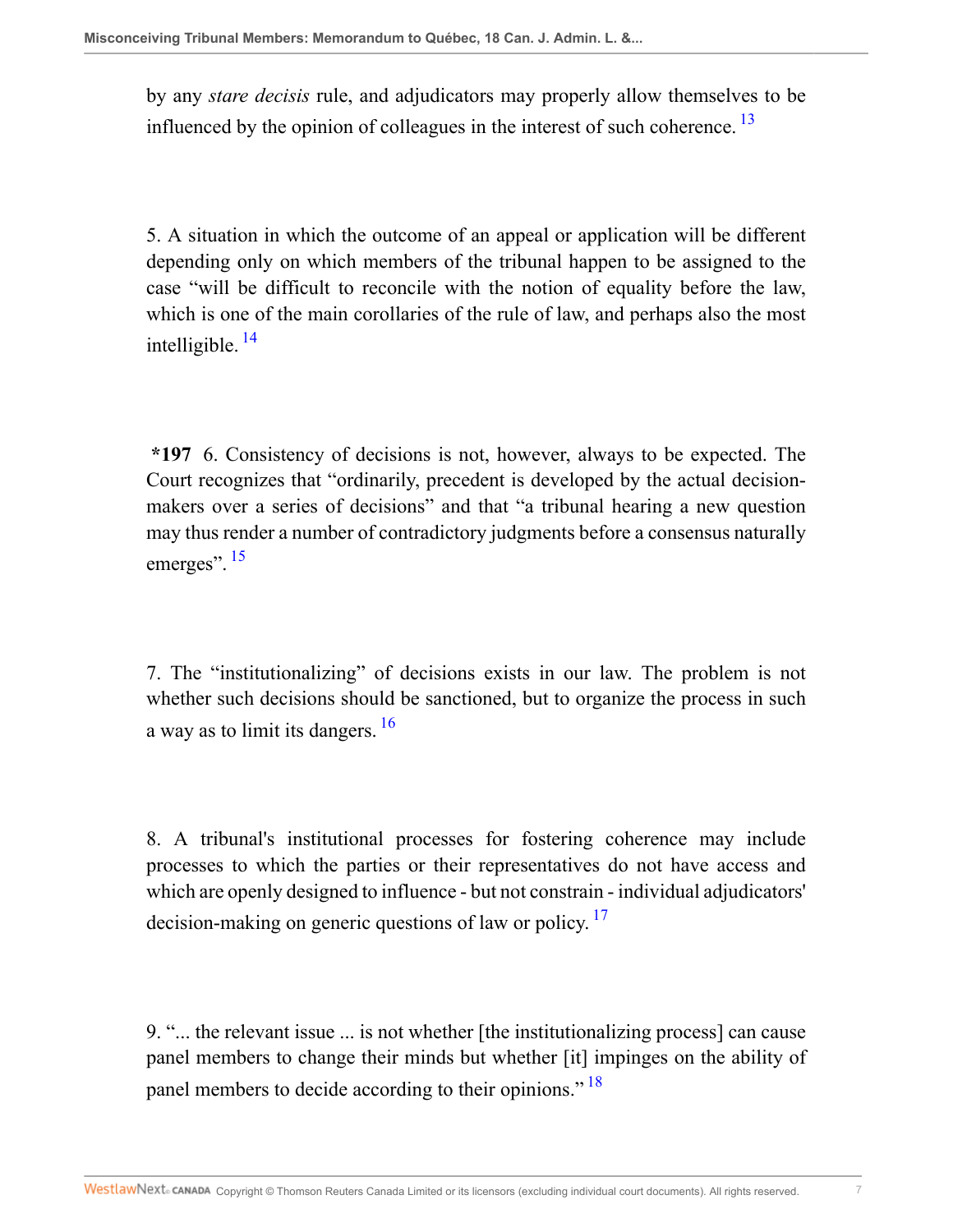<span id="page-7-0"></span>10. "Institutionalizing [the decision-making of an adjudicative tribunal] tends to promote the equal treatment of individuals in similar circumstances, increases the likelihood of better quality decisions and leads to a better allocation of resources. These are important advantages and the threat to the independence of individual decision-makers inherent in institutionalizing processes must be weighed in light of these advantages."<sup>[19](#page-25-17)</sup>

Despite reports one heard to the contrary at the time, in my opinion - an opinion that is, I believe, generally accepted in Ontario - *Tremblay* did not represent any drawing back from the commitment to the realistic view of the role and needs of tribunals that had been found in *Consolidated-Bathurst. Tremblay* is an instance of the court embracing and applying the *Consolidated-Bathurst* principles while finding on the facts of the case that those principles required the Court in that instance **\*198** to intervene in the tribunal's decision. To the Court's eye, the institutionalizing processes of the *Commission des Affaires Sociales* as applied in the *Tremblay* case did give at least the appearance of real constraints on the individual decision-maker's freedom to decide in accordance with his or her own conscience and judgment. And, on the facts as reported, who could really disagree?

It is also important to note that a significant, distinguishing feature of the facts in *Tremblay* is that the tribunal's institutionalizing processes were applied in that case to a decision of first impression on what seemed a relatively narrow point of statutory interpretation in respect of which no question of decision *quality* appears to have arisen. Since it was a decision of first impression, consistency or coherency could not, for example, have been issues.

The institutional concern driving the institutionalizing processes in *Tremblay* appears merely to have been the tribunal chair's view that the original draft decision was wrong on the merits. In my view, these were circumstances that were particularly likely to minimize the Supreme Court's intuitive concern with the tribunal's corporate interests.

<span id="page-7-1"></span>It is, I think, also reasonable to perceive in the *Tremblay* facts that the tribunal chair's activities in that case were responsive to the pressures all chairs naturally feel to have "their" tribunal not produce what they personally see to be "incorrect" decisions on new issues. But, as indicated by the Supreme Court in its *Tremblay* decision, precedent is ordinarily developed over a series of decisions and a tribunal addressing a new question may thus render "a number of contradictory judgments before a consensus naturally emerges".  $20$  Acceptance of that "common law" approach -- of allowing an institutional consensus on a new issue to emerge over time at the cost of some interim inconsistency -- would eliminate a chair's strong inclination to in fact "constrain" his or her colleagues' decision-making so that they "get it right" the first time and, thus, dramatically improve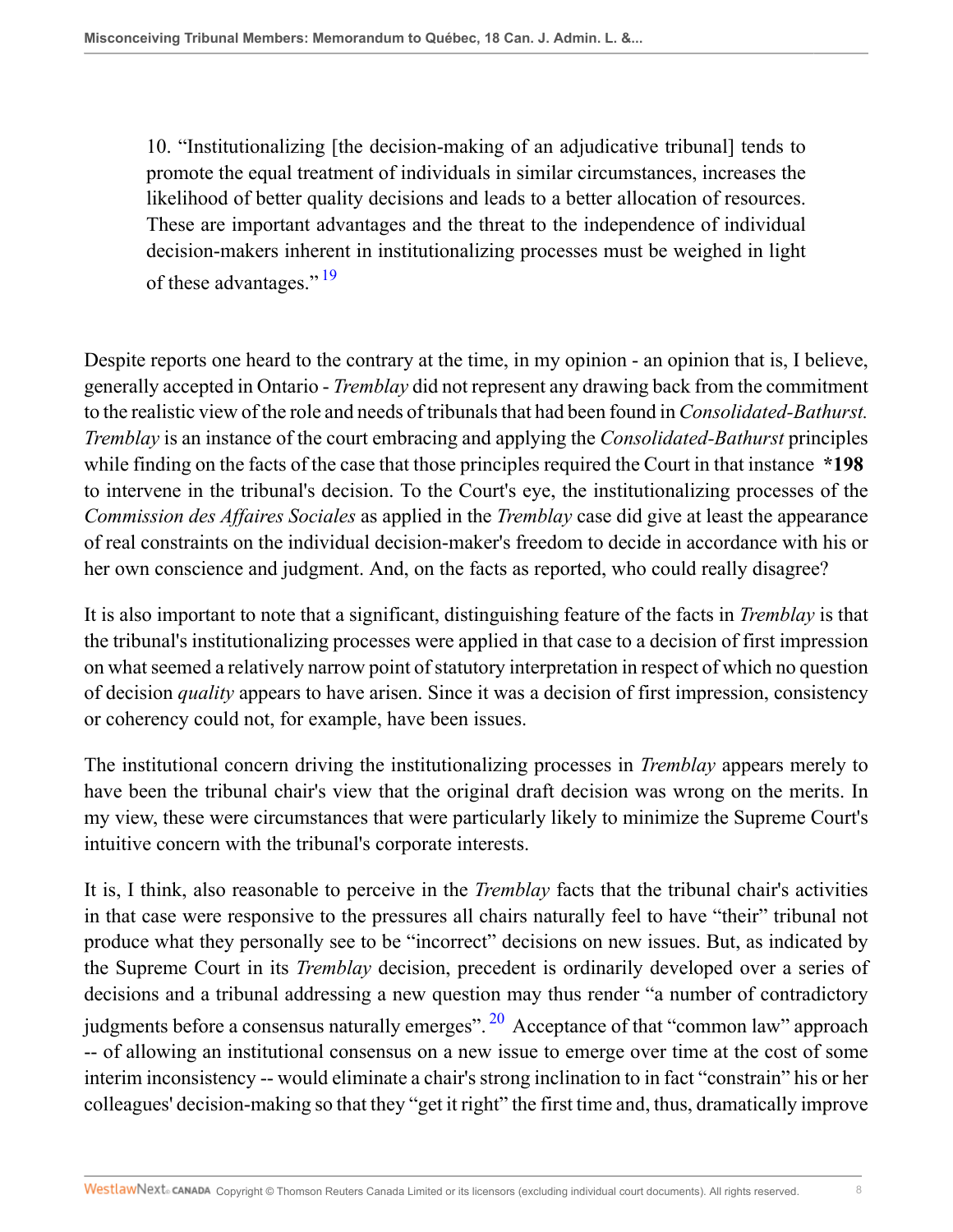the chances that a tribunal's institutionalizing processes will be understood as truly processes of influence and not of constraint.

<span id="page-8-0"></span>In Ontario, the 1992 Ontario Court of Appeal decision in *Khan v. College of Physicians & Surgeons (Ontario)* [21](#page-26-1) followed *Tremblay*. And, in *Khan*, Ontario tribunal chairs found even more reason for reassurance. In reliance on principles set out in *Consolidated-Bathurst* and *Tremblay*, **\*199** the Ontario Court of Appeal approved in *Khan* a tribunal's institutionalizing process that involved an overt review of draft decisions by tribunal staff lawyers.

At the time, my own perspective on this new jurisprudence on the institutionalizing of tribunal decisions was, naturally, that of a tribunal chair, which I then was, rather than that of counsel, which I had once been. I have no doubt that in my former role as a management labour counsel I would have taken a different view of these developments. In that role, I would have shared the outrage of *Consolidated-Bathurst*'s counsel, the late Michael Gordon, upon discovering that his influence over the hearing panel - an influence which in Mr. Gordon's case would have been the product of experienced forensic skills, thorough preparation, and intelligent insights - had possibly been fatally dissipated by the influence of the Labour Board Chair and other Board members in a full-Board review process in which he, Gordon, had no part, and in which his client's interests could count on no comparable, partisan champion.

I had the pleasure of enlisting Mr. Gordon's participation in a panel discussion of the potential implications of *Consolidated-Bathurst* at the CCAT Conference in Ottawa in the spring of 1989, as we all awaited the Supreme Court of Canada's decision in the case. And I remember his impassioned frustration with a Labour Board process that, at the point of *dénouement* in the decision-making process, left him -- and all counsel -- out of the loop.

<span id="page-8-1"></span>I empathized with his view. I knew what he was saying. But, as the Chair of the Ontario Workers' Compensation Appeals Tribunal, I was very concerned that he might be proved right - that the Supreme Court might issue as its majority view what thankfully turned out be only Mr. Justice Sopinka's learned but, with great respect, archaic dissent.  $^{22}$  $^{22}$  $^{22}$  For I had no idea how one would run a modern-day tribunal under the administrative law regime contemplated by the Ontario Divisional Court's majority decision in *Consolidated-Bathurst* or by the Sopinka dissent. And I knew of no tribunal chair who did not share that view.

The fundamental disagreement that Mr. Gordon and I experienced on this question of the institutionalizing of tribunal decisions is, of course, indicative of a general failure of counsel to see eye-to-eye with tribunal administrators on this issue. I characterize it as a failure on the part of counsel because, in my view, it reflects a lack of insight by counsel **\*200** into the administrative justice system circumstances that make the institutionalizing of tribunal decisions both legitimate and essential.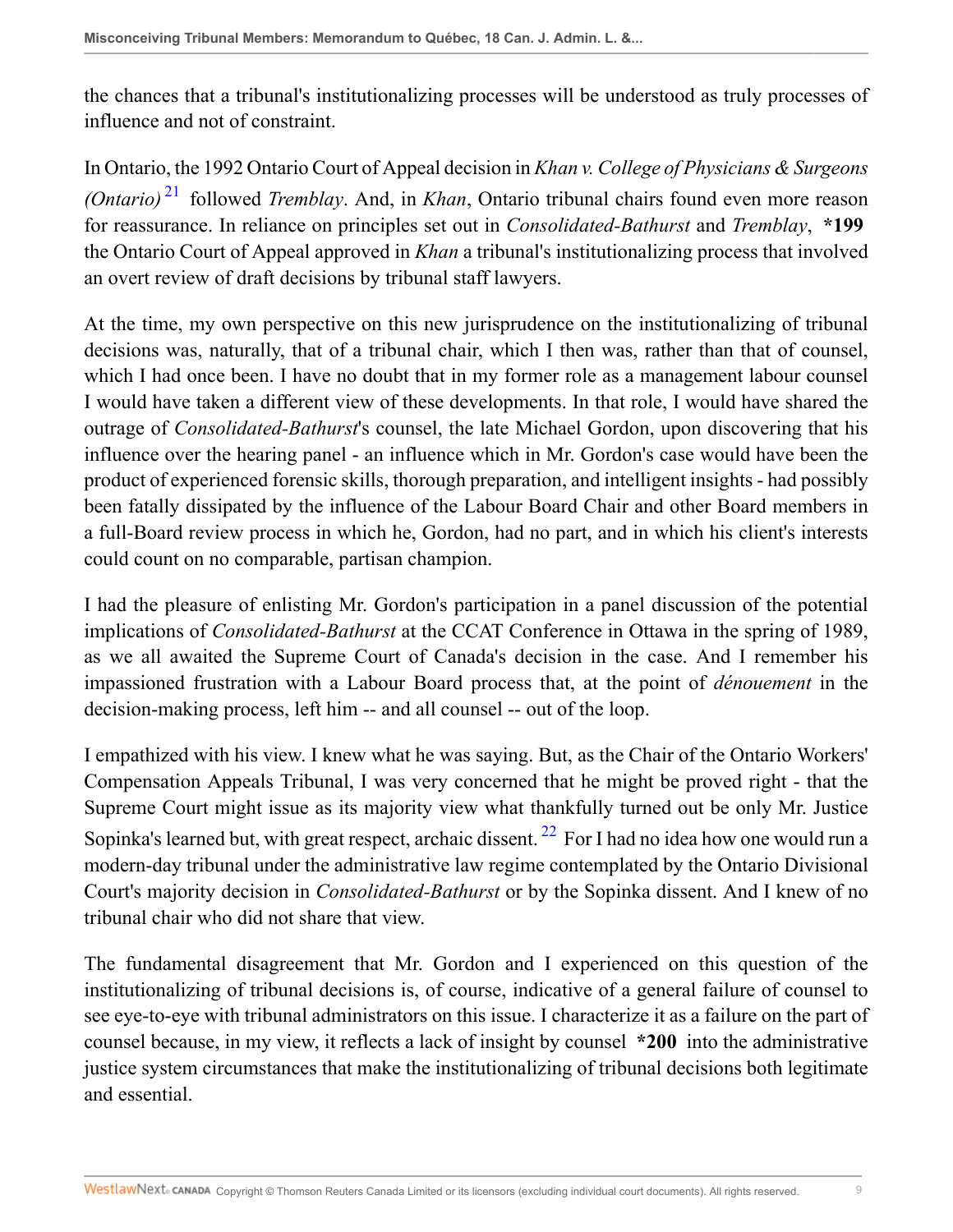<span id="page-9-0"></span>All lawyers understand implicitly the basis of any counsel's intuitive concern with institutionalizing processes. Mr. Justice Sopinka's *Consolidated-Bathurst* dissent is an eloquent expression of those concerns. <sup>[23](#page-26-3)</sup> But the concerns that inevitably drive tribunals to adopt institutionalizing processes have not had the same analysis, and are not fully understood - perhaps not even within the tribunal community.

The particular concern that received most of the attention in *Consolidated-Bathurst* and in *Tremblay* is the importance of consistency or coherency (the Court used both words) in the light of the high volume of decisions characteristic of the work of most administrative justice tribunals.

But consistency and coherency are attributes of decisions that become important only when we stop assessing decisions as individual events and begin judging them instead, or as well, as components of a body of work. And that is surely the important point.

For, as I mentioned above, unlike trial court adjudication of only the pathology of failed, individual relationships, a final-stage tribunal's adjudication is an integral and everyday part of the process of administering a particular statutory enterprise. The tribunal is an administrative component of that enterprise and its individual decisions are elements of an ongoing administrative process in which not only the interests of individual parties but also the corporate interests of the tribunal and of the enterprise - must be served.

In these enterprises, in pursuit of other systemic goals, the front-line - or first-stage decisionmaking will often sacrifice or put at risk justice principles that would usually be considered an essential part of adjudicative proceedings. Such other goals may include such things as the timely and efficient handling of a very large volume of cases or, perhaps, the facilitating of lay or citizen participation as first-instance **\*201** decision-makers. (The *Ontario Planning Act* provisions for planning approval decisions to be made originally by municipalities and then appealed to the Municipal Board appear to provide an example of the latter strategy.) And, it is the availability of subsequent reviews by administrative justice tribunals that makes these special arrangements in the first stage acceptable from a justice perspective. The designed dependency of the first-stage process - and sometimes of second-stage processes - on the justice safeguards provided by the final-stage process is what makes final-stage review tribunals an integral part of their statutory enterprise's day-to-day administration.

The need for a statutory enterprise's corporate interests being accepted as legitimate interests of concern to its adjudicative processes is especially evident in first-stage adjudicative processes. Thus, no one would quarrel with a workers' compensation board's insistence that its front-line decision-makers not grant hearings to a claimant even in circumstances where the principles of natural justice would call for one. No one would quarrel with that corporate intervention in the decision-making process because of the enterprise's overriding requirement for highly efficient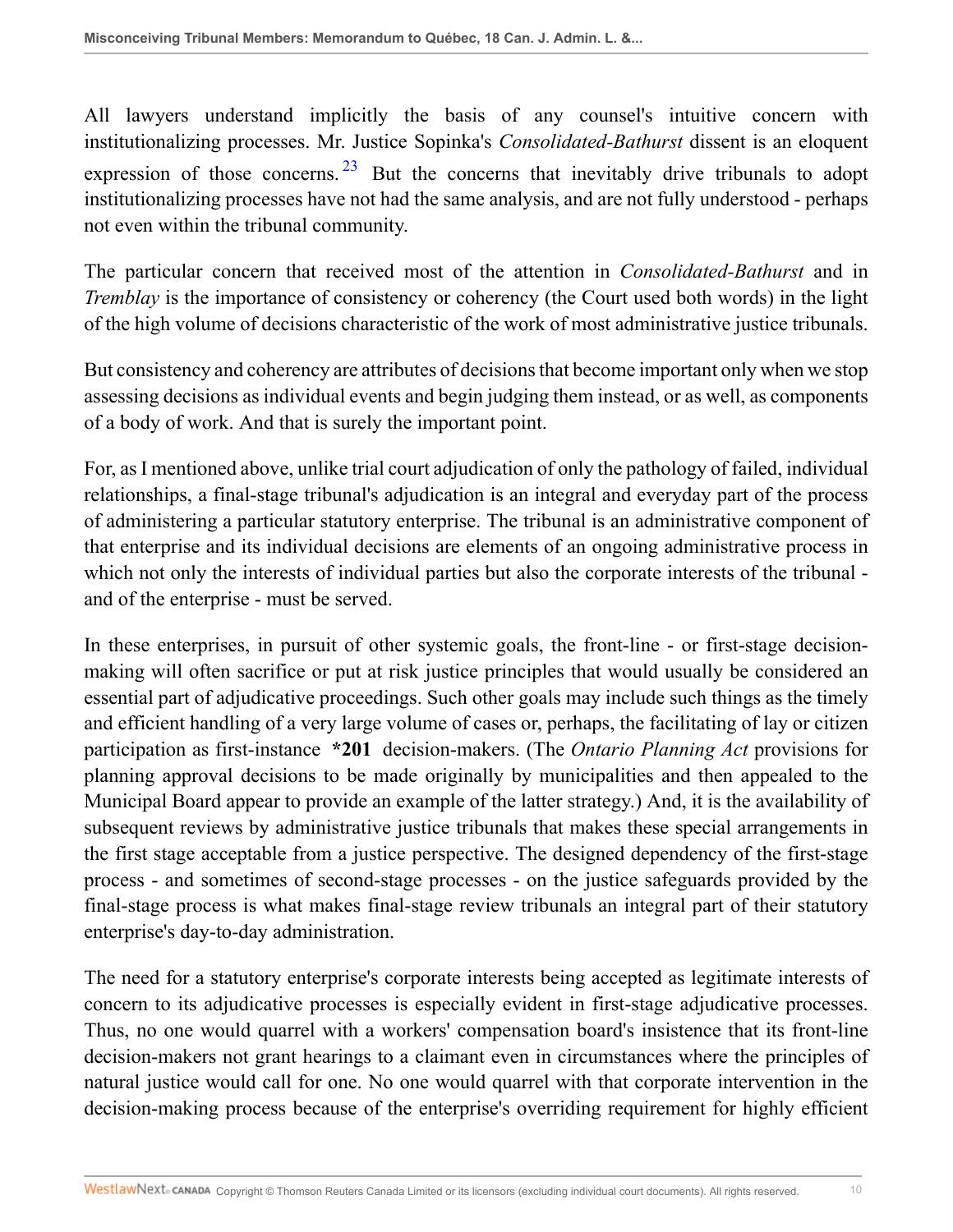front-line claims procedures when it is grappling with claim volumes in the order of 400,000 per year - and because there is a right of appeal to a final-stage tribunal. But that need for corporate interests being recognized as legitimate in an adjudicative process also exists for tribunals with review or appellate functions.

Thus, for example, the consistency of a final-stage review tribunal's decisions from one individual adjudicator to another is not only important because principles of fairness entitle parties in like situations to like results. Consistency is also important because the tribunal's corporate credibility, its influence over the enterprise's front-line decisionmakers, its own self-confidence and, therefore, its effectiveness as the enterprise's final "court" - all are undermined by inconsistent decisions.

Another example of a tribunal's legitimate corporate interests in its members' adjudicative work is its interest in ensuring that the procedures the tribunal devises for making its hearing processes fair, efficient and effective are applied in the hearings chaired by each of its members. While having those procedures applied in a reasonably uniform way in all hearings is important in terms of fairness to individual parties and their counsel, there are also tribunal corporate interests at stake. These include the tribunal's interest in ensuring, that the tribunal's own, corporate reputation for fair and competent hearings is not undermined and, as well that the tribunal's limited corporate resources are used both effectively and efficiently.

**\*202** The fact that an administrative justice tribunal is an agent of a statutory enterprise, and is perceived to be so, accounts, in my view, for the public's innate understanding that tribunals have a corporate responsibility for the quality of decisions made by individual tribunal members. This may be contrasted with the absence of any sense of a court's corporate responsibility for the triallevel decisions of its individual judges.

Thus, if trial court judges in Toronto were to issue, over the course of a few months, numerous decisions that were inconsistent, badly written, late or widely regarded as poorly reasoned, it is clear that we would all think: "ah, the government has appointed some bad judges". But if the members of a tribunal were to do the same thing, we would all think: "ah, here is an incompetent and badly run tribunal".

As mentioned previously, the comparison of members of tribunals to individual trial court judges comes naturally to mind and is the comparison that has always influenced the courts' views as to what is appropriate tribunal process. The Sopinka dissent in *Consolidated-Bathurst* is, for instance, implicitly premised on the validity of that comparison. But, in my respectful view, the more appropriate comparison is with judges of a court of appeal - not, naturally, in terms of the relative significance of the two roles, but in terms of the nature of the two roles.

Like a tribunal, and not like a trial court, a court of appeal may be seen to be effectively an agent of a statutory - really a constitutional - enterprise. The court of appeal's enterprise is the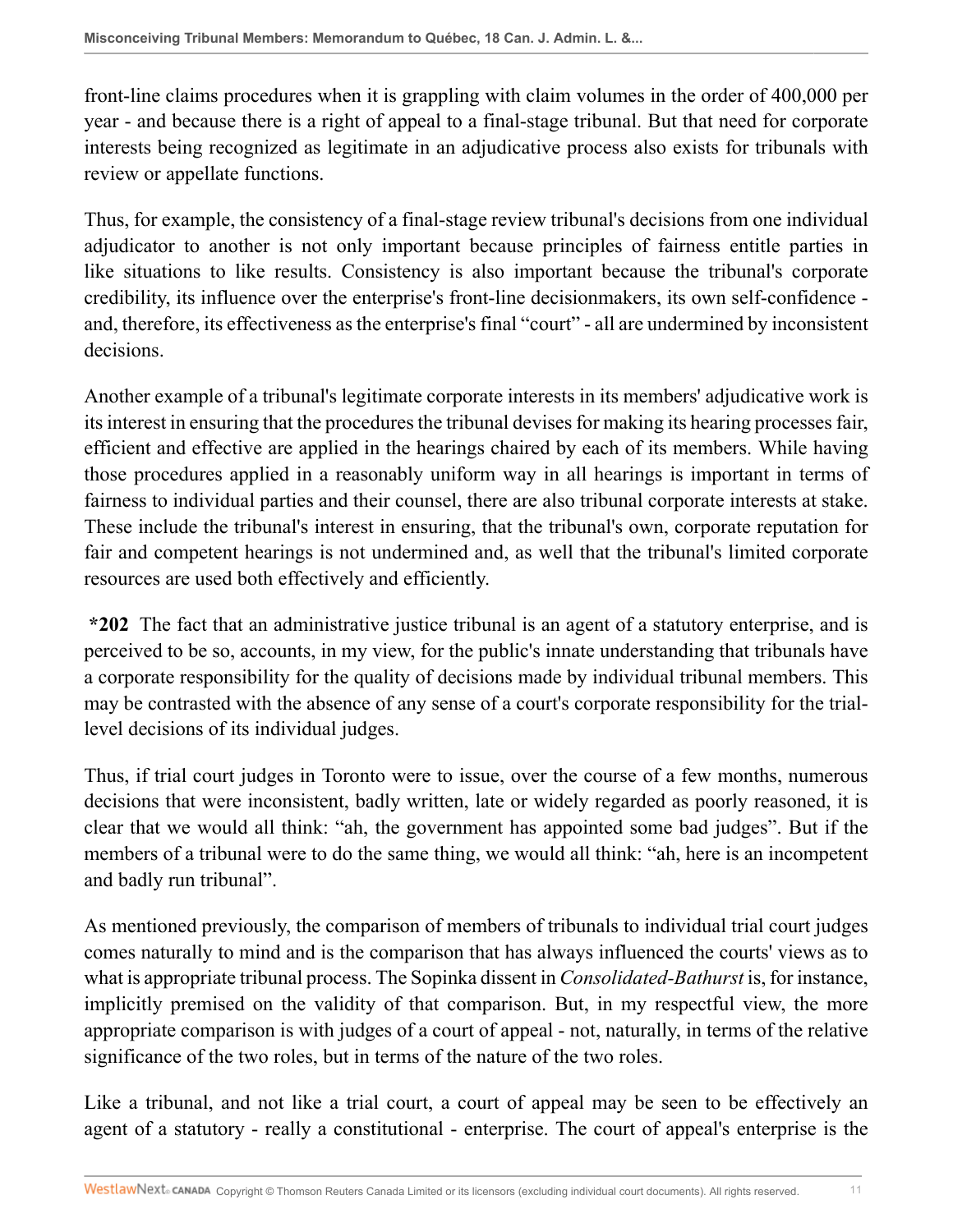maintenance of the consistency, coherency and integrity of the law and the facilitation of the law's constructive development in response to changing societal perspectives. A court of appeal manages that enterprise through the decisions of members of the court sitting in panels, and the success of the enterprise depends on the consistency, coherency and wisdom of the court's decisions. If a court of appeal were frequently to issue overdue, conflicting, poorly reasoned, and ill-advised decisions, can there be any doubt that we would all be saying that there was a problem with that court of appeal *qua* institution?

There are a number of strategies through which a court of appeal controls the consistency, coherence, and general quality of its decisions. It is, for example, the beneficiary of a tradition of superior appointments. Its members are bound by the principle of *stare decisis* that holds that only in very exceptional circumstances may a court of appeal panel depart from one of the court's previous decisions. It is often free to select the cases it hears and may therefore choose cases calculated to serve its institutional purposes. The Chief Justice has a respected privilege of assigning panels of his or her choice to particular cases and may increase **\*203** the size of panels considering any particular issue. And, finally, the number of the court's members will have been held within small limits - in modern times, until recently, only nine judges sat on the Ontario Court of Appeal. The size of the court is considered of critical importance because of the significance ascribed to the role of collegial discussion in the court's internal decision-making process.

In its statutory enterprise, a final-stage, administrative justice tribunal has the same systemic role as a court of appeal has in the justice system in general. The tribunal has other responsibilities as well, but, because it has a monopoly on the enterprise's final decisions, it is responsible for the consistency and coherence of the enterprise's law, for the facilitation of that law's constructive development, and for the integrity of its application. However, it has none of a court of appeal's inherent advantages.

Contemplation of the difficulties a court of appeal would be in - and of the institutionalizing strategies to which it might have to resort - were it given a tribunal's structure should help everyone to a better understanding of a final-stage tribunal's need for effective institutionalizing processes. Imagine a court of appeal with 40 or 50 average jurists not bound by any principle of *stare decisis* and with no tradition of loyalty to the institutional mission, with the concept of deference to the Chief Justice abandoned, and, each year, having to release an uncontrollable number of decisions in several narrow subject areas,

The particular significance of a tribunal having to release large numbers of decisions in narrow subject areas also warrants closer attention. One of the matters that I believe makes a tribunal's credibility particularly vulnerable to inconsistent decision-making is the *pace* of its decision output on any particular, generic issue.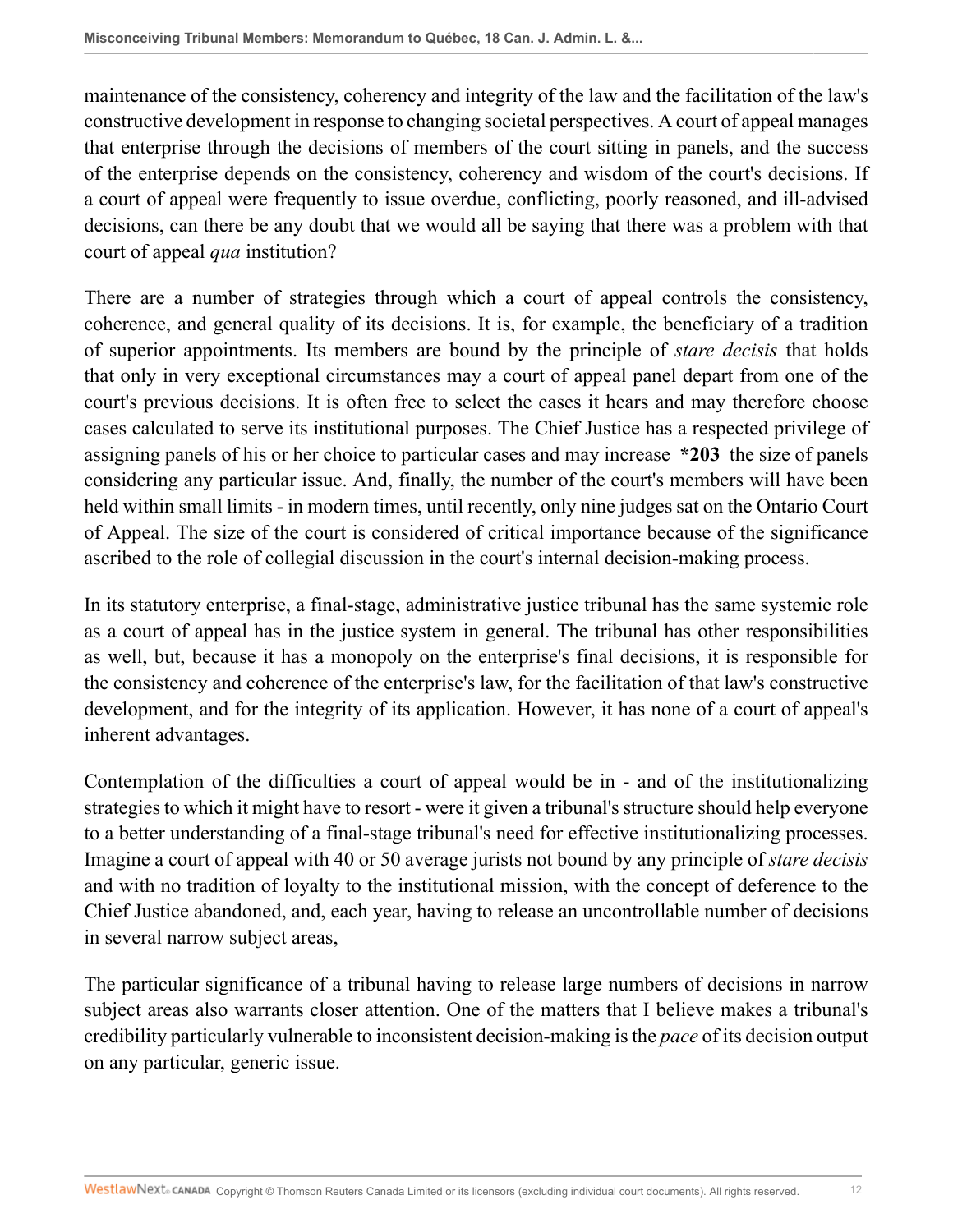In the judicial justice system, on any currently contentious issue one would expect no more than one or two judicial decisions a year. At that pace, the judicial justice system has time to absorb and deal with conflicts in decisions and to accept them as a normal part of the process.

But a tribunal might issue four decisions on the same issue within, say, a three or four-week period. And if each presented different conclusions for reasons that could not be reconciled, it would be difficult for even an informed public not to see this as evidence of something seriously wrong with the tribunal.

For all of these reasons, I believe a tribunal's need for effective processes for institutionalizing its decisions is a pressing one to which the courts must continue to respond respectfully and progressively. It is a need which calls into play principles of our law that are at least as **\*204** legitimate and as deserving of support as any of the more familiar principles of natural justice invoked by Mr. Justice Sopinka's dissent.

Now for some particulars. As we know, in the *Consolidated-Bathurst* and *Tremblay* cases, the Supreme Court justified institutionalizing processes largely on the basis of the need for consistency and coherency in a tribunal's decisions.

The two words -- "consistency" and "coherency" -- seem to be used interchangeably by the Court, but it is worth noting that they do not mean exactly the same thing and in the work of a tribunal, as in the work of the courts, the difference is important.

Consistency is achieved when decision-makers faced with like facts make like decisions. Coherency is achieved when decision-makers making subsequent decisions on unlike facts build intelligently on prior decisions - discerning and defining reconciling themes and underlying principles.

The distinction is important because the institutionalizing processes that will be effective in pursuit of institutional coherency (which *Consolidated-Bathurst* acknowledges will be legitimate -- if they are not constraining) will be inherently more sophisticated and potentially more intrusive than those devoted only to consistency.

Furthermore, when one talks about a tribunal's decisions as a body of work, it is apparent that consistency and coherency are only two elements in the broader notion of decision quality. Other important elements in the concept of decision quality must also be considered.

Since anyone's views as to the acceptability of institutional processes designed to foster decision quality are bound to be influenced by consideration of the details of the goals of such processes (the devil being notoriously in the details), I thought it would be helpful to provide at least one concrete bill of particulars. At an early stage of its life, WCAT had identified the elements of decision quality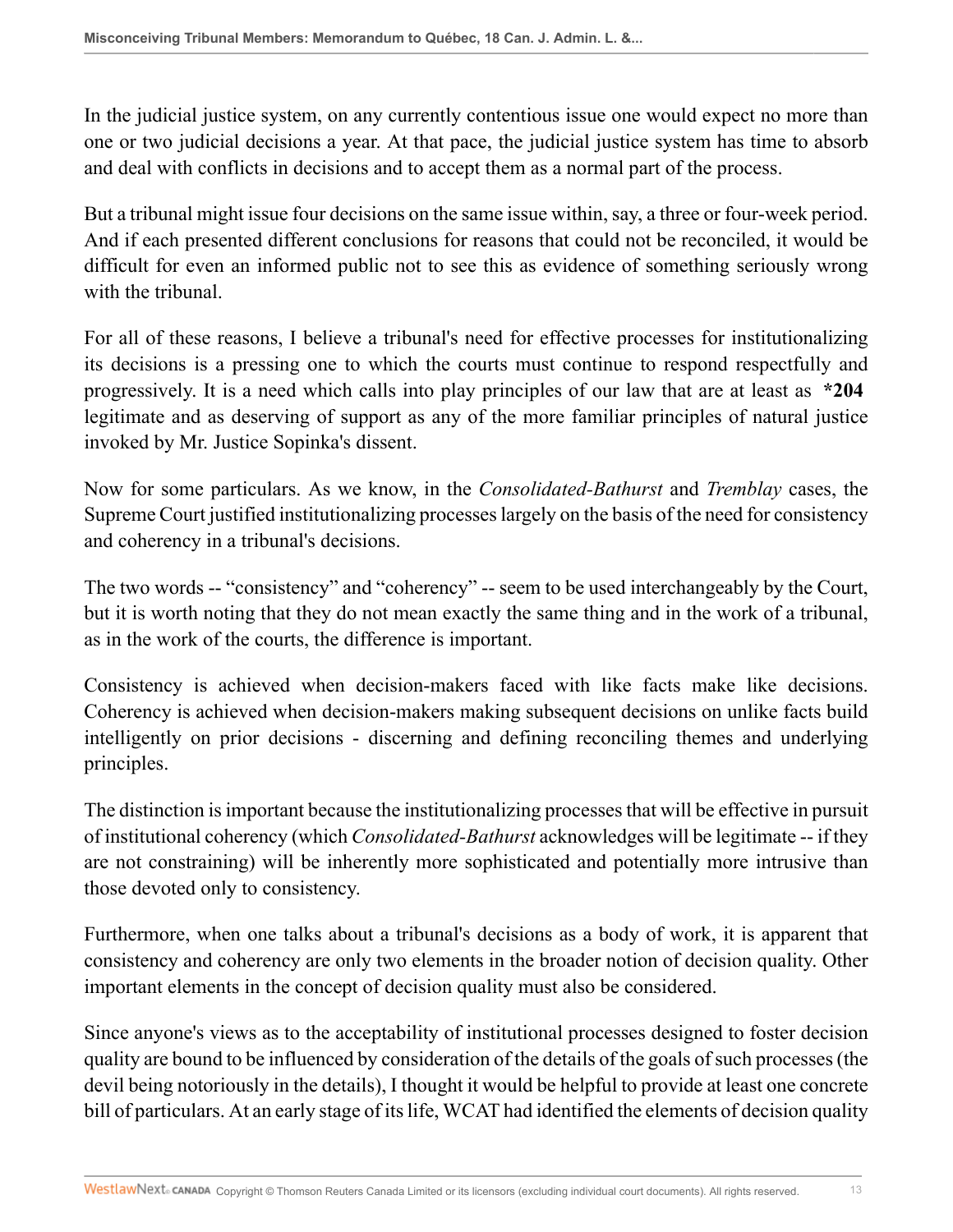that it regarded as important. It called them the "hallmarks" of decision quality. These hallmarks will be found listed in the Tribunal's 1988 *Statement of Mission, Goals and Commitments*. [24](#page-26-4)

## <span id="page-13-0"></span>**HALLMARKS OF DECISION QUALITY**

The Tribunal is committed to devoting its best efforts to having Tribunal decisions comply reasonably with the following hallmarks of a good-quality adjudicative decision:

**\*205** a. It does not ignore or overlook relevant issues fairly raised by the facts.

b. It makes the evidence base for the panel's decisions clear.

c. On issues of law or on generic medical issues, it does not conflict with previous Tribunal decisions unless the conflict is explicitly identified and the reasons for the disagreement with the previous decision or decisions are specified.

d. It makes the panel's reasoning clear and understandable.

e. It meets reasonable standards of readability.

f. It conforms reasonably with Tribunal standard decision formats.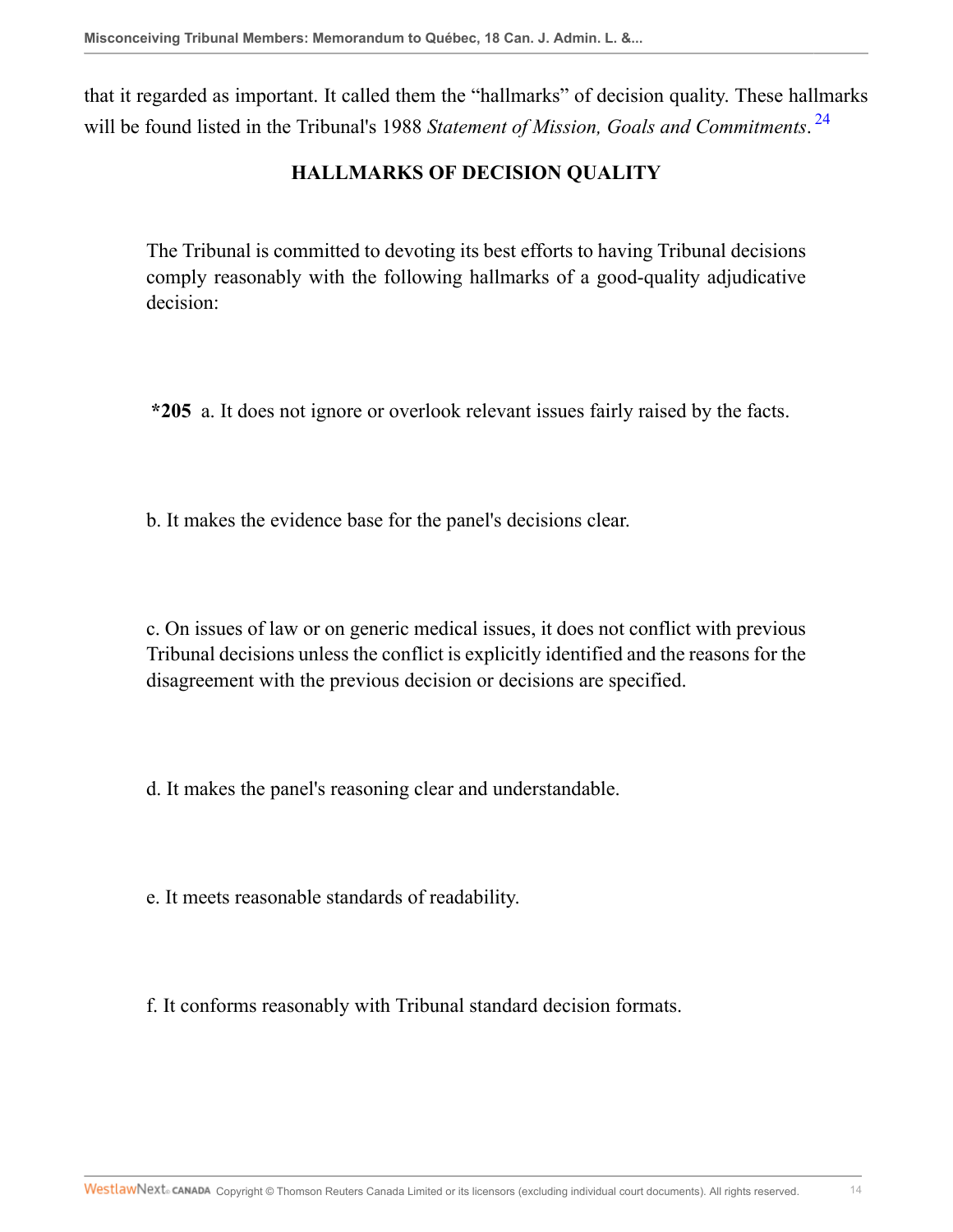g. From decision to decision the technical and legal terminology is consistent.

h. It contributes appropriately to a body of decisions which must be, as far as possible, internally coherent.

i. It does not support permanent conflicting positions on clear issues of law or medicine. Such conflicts may occur during periods of development on contentious issues. They cannot be a permanent feature of the Tribunal's body of decisions over the long term.

j. It conforms with applicable statutory and common law and appropriately reflects the Tribunal's commitment to the rule of law.

k. It forms a useful part of a body of decisions which must be a reasonably accessible and helpful resource for understanding and preparing to deal with the issues in new cases and for invoking effectively the important principle that like cases should receive like treatment.

## **3. TENURED APPOINTMENTS AND INSTITUTIONALIZED DECISION-MAKING**

I am hopeful that the foregoing may have persuaded Québec readers to a more sanguine view of the legitimacy and importance of an administrative tribunal's genuine corporate interest in the performance of its members and, therefore, of the legitimate and essential nature of reasonable institutionalizing processes. In any event, I now turn to the second mountain I must climb making the case that, in a regime of institutionalized decision-making, tenured appointments is an unworkable, indeed, an alien concept.

In my submission, the second point inevitably follows from the first. For a tribunal to meet its institutional responsibilities effectively and appropriately, and for the statutory enterprise to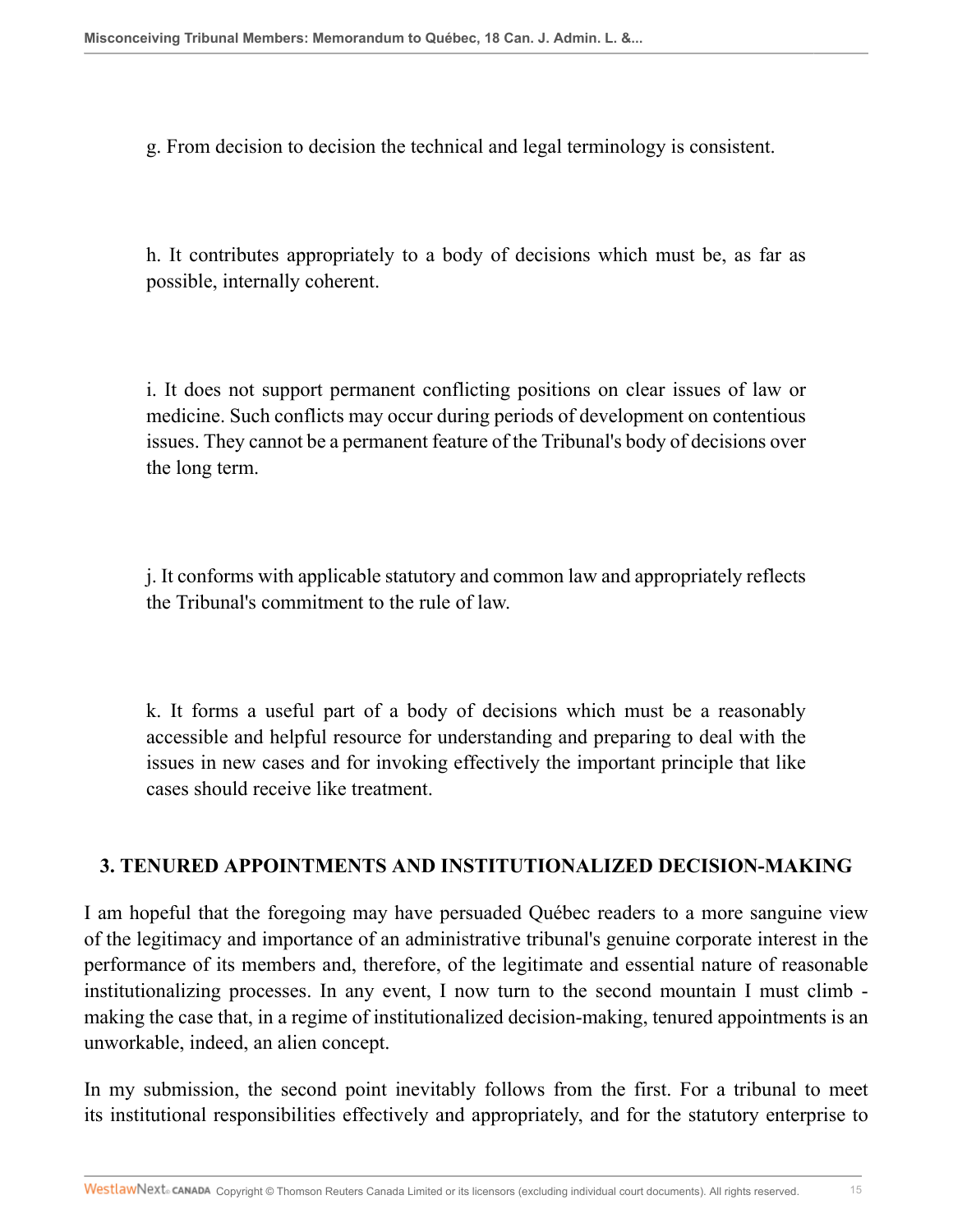receive the maximum benefit of the advantages and opportunities implicit in its tribunal's special mandate, the tribunal must be able to devise and implement appropriate **\*206** institutional strategies and to set and apply institutional standards of quality and performance. A tribunal's adjudicative members are the principal means through which the tribunal meets its responsibilities and makes use of its opportunities and advantages. Accordingly, if a tribunal is to be effective in pursuit of its corporate mandate, it must be able to hold its members accountable for complying with the tribunal's strategies and for respecting and meeting the tribunal's standards. This is a requirement, it may be noted, that finds no comparable parallel at the trial court level of the judicial system of justice.

Let me be clear, however, that I do not intend to minimize the importance of having structural protections around a tribunal member's tenure sufficient to ensure his or her intellectual independence and autonomy. As *Consolidated-Bathurst* makes clear, the principle that he or she who hears must decide, remains paramount. But that need may be legitimately met with a regime of term appointments coupled with a re-appointments process that is transparent and objective. In most of Canada's administrative justice systems, the independence problem does not arise necessarily from the fact that appointments are term appointments. It arises principally from the absence of a principled re-appointments process - the kind of process that is already in place for TAQ members.

A life-time appointments regime is not consistent with a tribunal's legitimate need to insist that its members co-operate fully in its institutional strategies and accept and meet its institutional standards. In a term appointment regime, provided the re-appointments process is objective and independent, one can make co-operation with a tribunal's corporate strategies and compliance with its performance standards a principled condition of re-appointment. Moreover, the mere existence of such conditions for re-appointment will promote an institutional culture of collegiality in which such co-operation and performance becomes an integral and natural feature of the tribunal's environment.

However, if tribunal members are protected by tenured appointments, the tribunal culture will be dramatically different. The autonomy of individual members will become the dominant theme, and the tribunals' corporate role will be correspondingly diminished, if not emasculated.

Moreover, if the tribunal is unable to hold members ultimately accountable to it, whom will they be accountable to? Unless, the courts were to move to a "correctness" standard of review for decisions of all tribunal members - a move that would weaken the concept of administrative tribunals generally - the autonomy of tenured tribunal members, unaccountable for compliance with the standards and policies of their **\*207** own tribunal, would significantly exceed that traditionally accorded to trial court judges.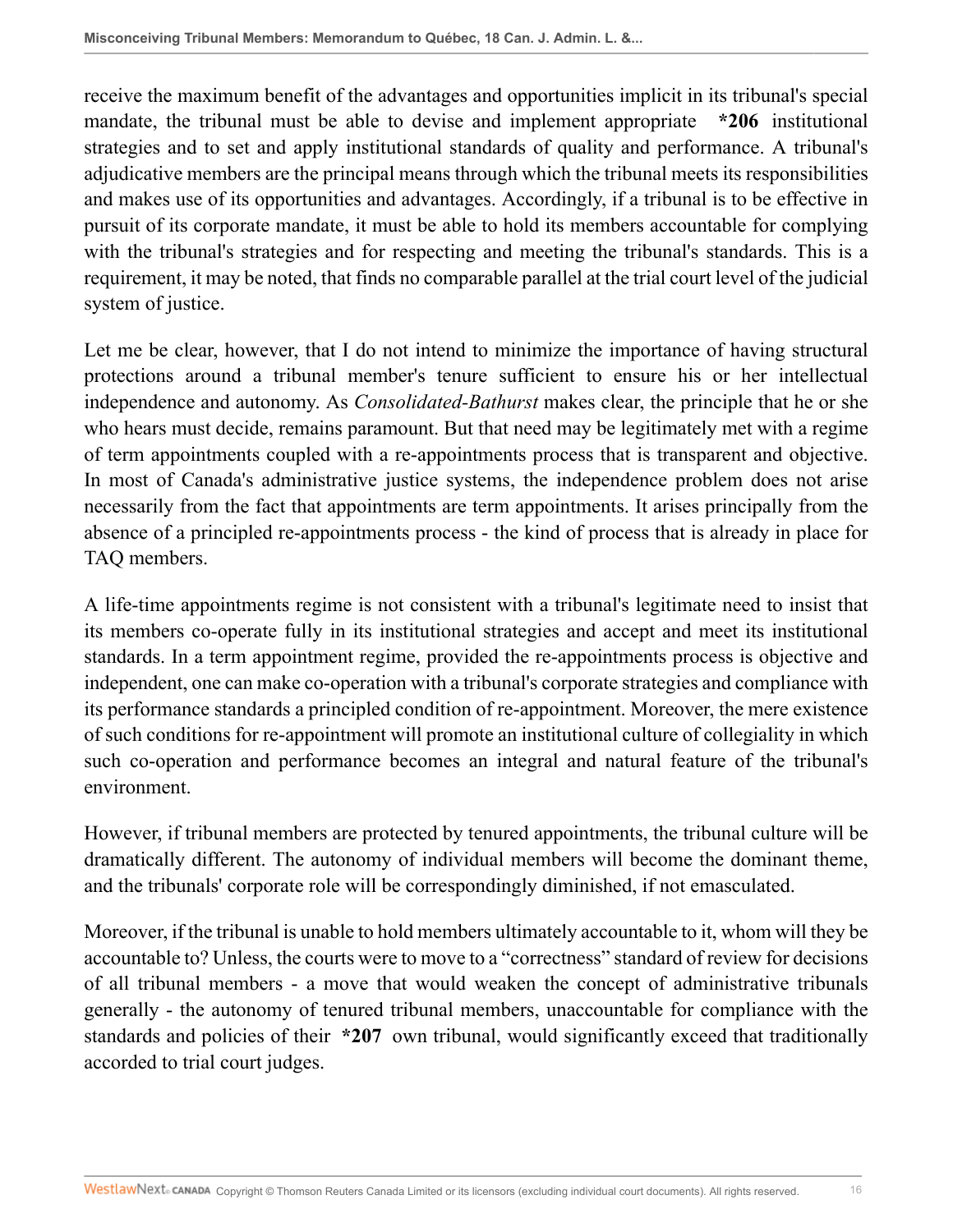In considering the implications for a tribunal and its chair to deal with tribunal members enjoying the independence of tenured appointments, I have done so with a number of concrete situations I experienced as chair of the Ontario WCAT. I found that asking myself how the tribunal would have fared had those situations occurred under a regime of tenured appointments was a great help in clarifying the issues. I propose, therefore, to present for the reader's considerations a series of "situations" that are hypothetical in their detail but which are reflective of my own experiences over 12 years as chair at WCAT.

For the implications of these situations to be clear, however, the reader will need to have some understanding of the WCAT context from which they are derived.

First, the appointment and re-appointments processes. During my term as WCAT's chair, I had the good fortune of effectively having the final say both on the appointments and re-appointments of the tribunal's vice-chairs. (It may be noted that "vice-chair" was the label applied in WCAT's tripartite adjudicative structure to all the tribunal's neutral adjudicators.)

All the vice-chairs who served on the tribunal during my tenure were effectively recruited and selected pursuant to an internal, merit-based, tribunal process for developing appointment recommendations. It was a process that I chaired. The government had the final say, but as a matter of practice no one was appointed who had not been selected through that process. We, therefore, had particular reasons to be confident in the qualifications and competence of our vice-chairs at the time of their appointment.

The appointments and re-appointments were for three-year terms, but there was no limit on the number of re-appointments that an individual vice-chair might receive.

The re-appointment decisions were effectively within the chair's sole discretion. I made reappointment recommendations to the Minister of Labour and those recommendations were always accepted. The relationship between the chair and the government at that time was such that we would both have perceived any rejection of a re-appointment recommendation of mine as raising a question of confidence.

I would concede, in passing,that leaving the re-appointment decision solely in the discretion of the chair is not from a member's point of view an ideal arrangement. It leaves members vulnerable to abuse from biased and unprofessional chairs. Nevertheless, I am also convinced that **\*208** a tribunal's institutional interests require that a chair have a dominant role in the re-appointment decisions. However, in a system in which the chair has the final say, I would recommend giving members recourse as of right to an independent "grievance" procedure. On one occasion at WCAT, an unhappy employer member surprisingly complained to Ontario's provincial Ombudsman that, in refusing to recommend the member's re-appointment, the chair was acting on the basis of personal bias. The Ombudsman accepted jurisdiction, and after an investigation, found no merit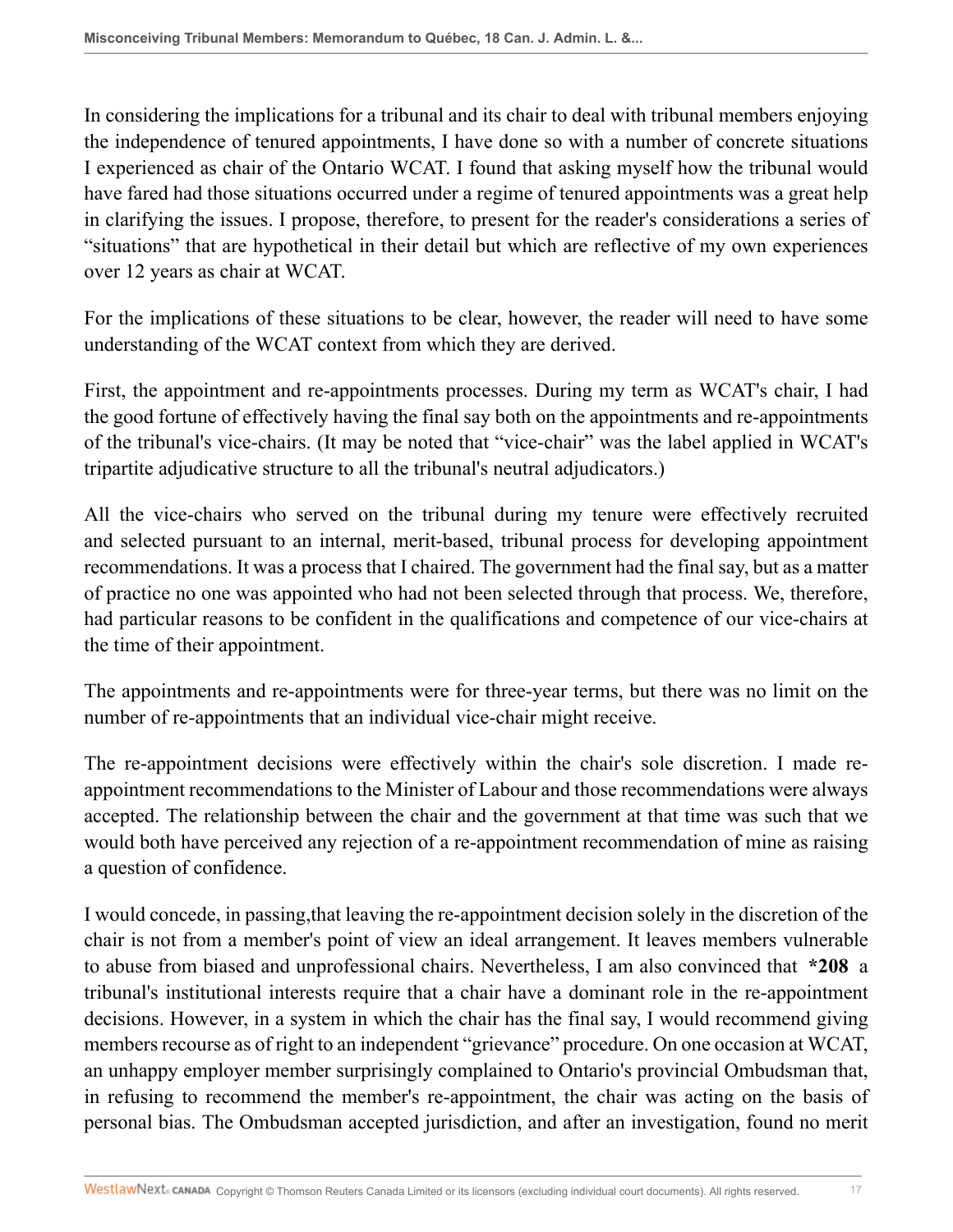in the complaint. However, that experience convinced me of the generally constructive nature of a member having recourse to an outside authority.

WCAT was an administrative tribunal that was committed from the beginning to a culture of institutionalized decisions. We did not use that terminology at the outset, but our intuitive response to the tribunal's needs, given its particular mandate, was to adopt corporate strategies and corporate standards of performance and to define corporate expectations for members that all clearly added up to a regime of what the Supreme Court of Canada referred to in *Consolidated-Bathurst* as institutionalized decision-making.

The corporate strategies may be seen in WCAT's *Statement of Mission, Goals and Commitments* referred to earlier and in its *Members Code of Professional Responsibility*, first published in 1993. They included in particular:

1. The adoption of the corporate standards of decision quality set out in the *Hallmarks of Decision Quality* quoted above.

In addition to being incorporated in the mission statement, the *Hallmarks* were also made part of the *Code of Professional Responsibility*. Article 21 of the *Code* provides that "members shall accept responsibility for seeing that decisions of panels of which they are a member comply with the Tribunal's *Hallmarks of Decision Quality*". A copy of the *Hallmarks* was attached as an Appendix to the *Code*.

2. A corporate procedure for the reviewing of draft adjudicative decisions by tribunal legal staff.

The members' responsibility *vis-à-vis* this procedure was also made part of the *Code*. Article 22 provided that members were to "respect" those procedures and "participate" in them "in good faith". The "Guidelines" for the draft decision review process were attached as an Appendix to the *Code*. These Guidelines suggested to new vice-chairs that they submit their first 20 decisions in entitlement cases to the review, and, to experienced members, that the submission of a draft decision to the review **\*209** process "would seem particularly indicated" where the decision addresses a "new issue"; or is of "particular current, Tribunal-wide interest"; or where it is likely to attract "media attention, a judicial review application, an Ombudsman complaint, or a reconsideration request"; or where it "departs from previous tribunal decisions"; or where it will "affect Board policy or practice"; or involves a "dissent on a significant issue". The Guidelines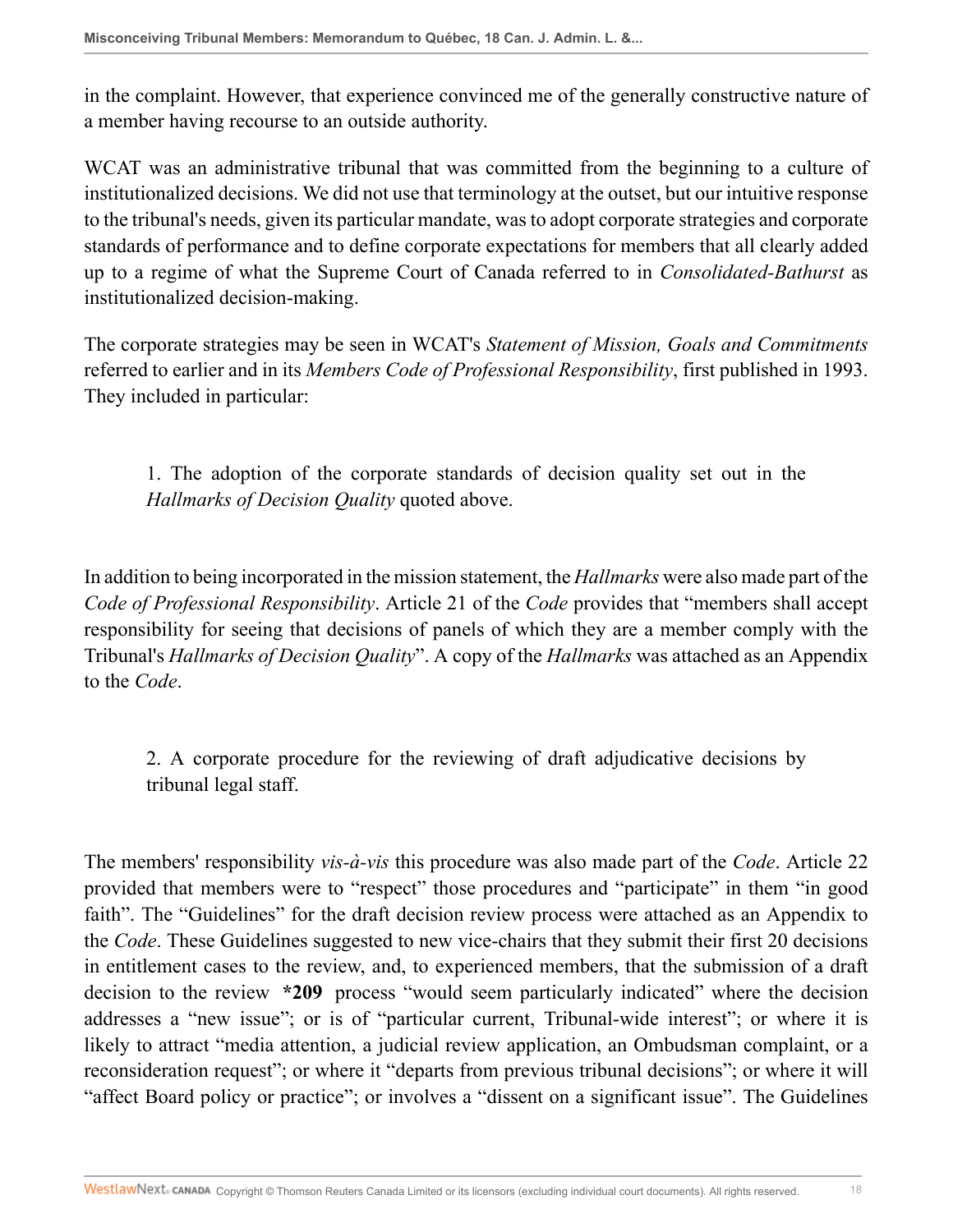acknowledge that the review process "must be fully respectful of Hearing Panels' independence and autonomy", and they specify that the tribunal chair not be involved in the process.

3. The fostering of what has subsequently been referred to as a "collegial" tripartite environment "characterized by mutual respect and by free and frank discussions based on non-partisan, personal best judgements from all panel members".

This is Commitment No. 4 in the *Mission Statement*. The commitment we asked of the members representative of workers and employers was that at the point of decision they take their partisan hat off and make a genuine decision, and the commitment we asked of vice-chairs was that they respect the role of the representative members in the panel decision-making process. The latter environment was a dramatic change from the "adversarial" tripartite environment that had traditionally prevailed at the Ontario Labour Relations Board and in Ontario grievance arbitrations.

4. The establishment of a Tribunal Counsel Office (TCO).

Prior to a hearing, TCO staff members would monitor the sufficiency of evidence - typically medical evidence - and ensure that the parties were focused on an appropriate issue agenda. They were also authorized by the tribunal to appear in hearings representing the tribunal's corporate interests - making non-partisan submissions to the hearing panel on procedural and legal issues, and sometimes presenting medical evidence, or cross-questioning parties' witnesses. The frequency with which TCO staff appeared in hearings gradually diminished as the tribunal matured.

5. A periodic - monthly as a regular thing, but more frequent as needed - "Tribunal Assembly" meeting.

The Assembly was comprised of all of the full-time and part-time tribunal members plus senior staff members. At these meetings administrative policy initiatives were approved, and substantive legal issues currently arising in the caseload were discussed. No conclusions on the **\*210** legal issues were reached and on legal issues no votes - not even straw votes - were taken. The discussion was viewed as an educational exercise that served to enhance everyone's understanding of current issues and of the various possible ways of addressing them.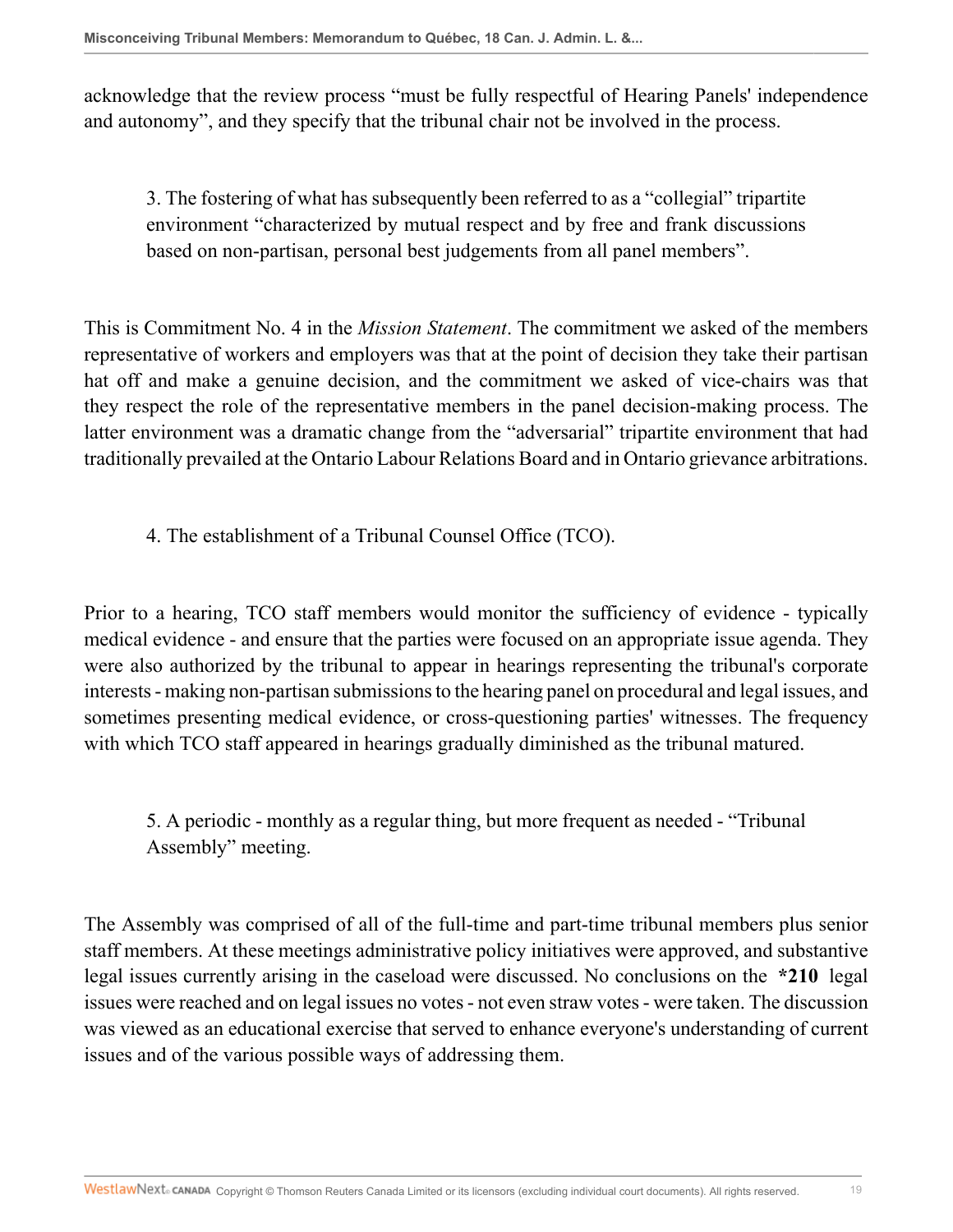6. A commitment to fully reasoned decisions, and to providing reports of those reasons that were readily accessible to the public.

A weekly summary of decisions was distributed to all members and, in the interests of keeping members aware of what their colleagues were doing it was expected that they would be read.

7. Periodic continuing education workshops which members were expected to attend.

8. An interactive, computer conferencing system which allowed members to readily canvass the opinion of other members - and of the chair - on issues with which they were having difficulty, or to apprise their colleagues of developments of potential tribunal-wide interest.

It is in the tribunal context characterized by the latter strategies and standards that the following hypothetical situations are to be understood. (The names, of course, are also fictional.) And, it is my respectful suggestion that one might usefully test the appropriateness of a tenured appointments regime in an administrative justice tribunal context by considering how such a regime would have impacted on the following concrete instances of life as it happens in an administrative justice tribunal - instances that one expects would not be uncharacteristic of the problems a tribunal chair would encounter in any tribunal.

## **Hypothetical Situation No. 1**

Vice-Chair Taskill is highly productive in terms of the number of hearings she can handle and the speed with which she issues her decisions. Moreover, her written reasons are very readable and give the appearance of a good quality decision. However, the tribunal begins to encounter a disproportionate number of applications for reconsideration from losing parties in her cases. (The tribunal has the power to reconsider and will re-open a decision if certain specified criteria are met, including clear errors on the face of the decision.) Moreover, when these reconsideration applications are sent to a reconsideration panel (different from the original panel, as was the tribunal's usual practice), there turn out to be a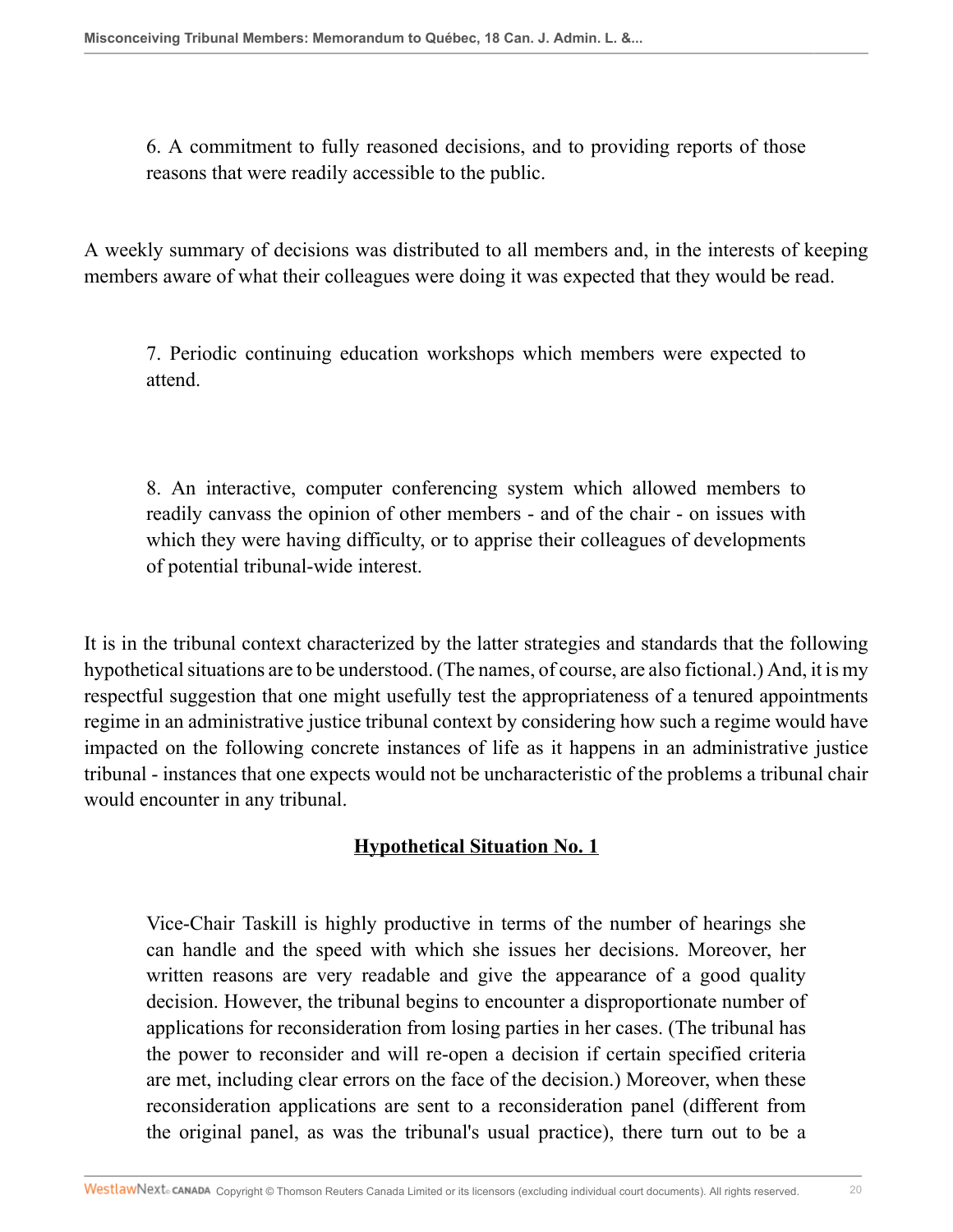disproportionate **\*211** number of instances where the new panel decides that Taskill's decision should, indeed, be re-opened.

After this has happened on three occasions, the chair initiates his own review of the files in those cases and in a number of other cases in which Taskill had been the panel chair. The chair concludes that Taskill's analysis of evidence and law generally lacks rigour. She is, to put it in the vernacular, skating across the surface of her cases and failing to discover the issues lurking beneath. She is also disdainful of the decision review process and has never submitted a draft for review. The chair concludes that Taskill is achieving her remarkable production levels and delivery times by failing to meet the tribunal's standards of decision quality except on a superficial basis.

This is not only hurtful - sometimes devastating - to the losing parties in her cases, but it also presents a morale problem within the tribunal. Other vice-chairs who are doing the job expected of them, thus working harder than Taskill while falling behind her in production, are resentful. The chair is also worried about the impact this vice-chair's decision-making will have over time on the tribunal's reputation.

The chair brings his concerns to Taskill's attention on three occasions over a two-year period, but no improvement follows. Finally, a few months before the date of her next re-appointment, the chair advises Taskill that he will not be recommending her re-appointment. A month before the expiration of her term, Taskill finds other employment and resigns, apparently in the ordinary course of a normal career change. The chair and his colleagues welcome the resignation and important tribunal interests are served.

## **Hypothetical Situation No. 2**

Vice-Chair Appledore's decisions are always exceptionally good. In intellectual terms, he is one of the tribunal's leading members. However, he cannot or will not produce decisions in a timely manner. On two occasions over the course of a two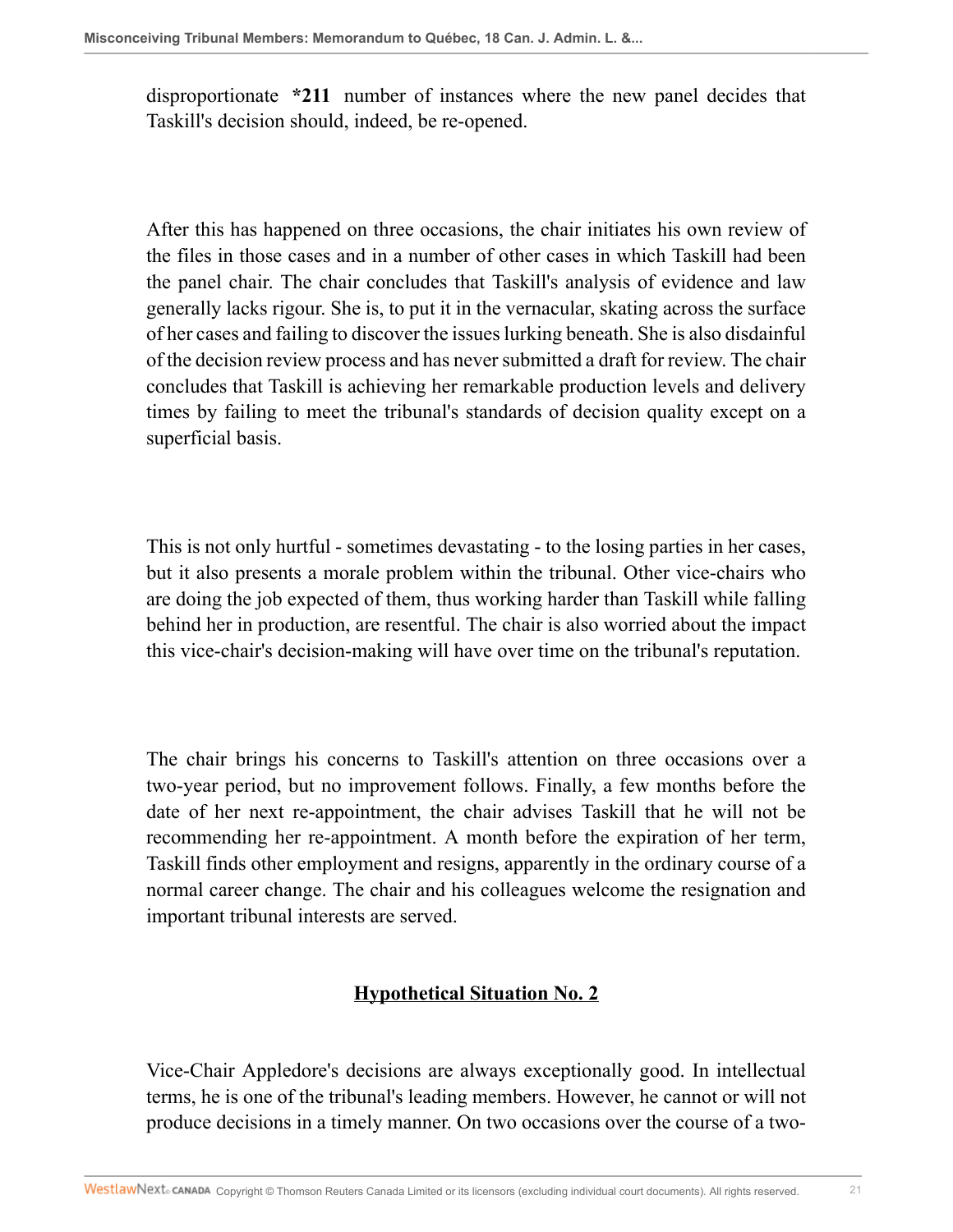year period the chair has had to take him off the hearing schedule altogether for months at a time so that he could rid himself of his writing backlog. The chair is reluctant to lose him, but he is falling so far behind the vice-chairs' average production, that he is becoming a point of contention with other members. The exceptionally long delays in the release of a large number of his decisions are also having a noticeable impact on the tribunal's own overall performance data. It is not **\*212** irrelevant to note that, during the chair's annual appearances before the Ontario Legislature's Standing Committee on Agencies Boards and Commissions, the chair commonly finds himself having to defend that data to a Committee that is always impatient with the number of overdue decisions at the tribunal. In that venue, it is not only Appledore's reputation, or the interests of the parties, that is at stake.

So, the chair makes Appledore an offer. The chair will recommend his reappointment if he will sign an agreement with the chair that if, by the end of the second year of his upcoming term, he has not met certain writing production standards specified in the agreement, then he will resign his appointment without further discussion. Appledore accepts the offer and on the chair's recommendation he is re-appointed. The looming deadline in that agreement proves to be the burr under his saddle that moves him to bring the situation sufficiently under control to warrant his continued service with the tribunal. Whether such an agreement would be enforceable is, of course, a considerable issue, but, having served the tactical purpose for which it was designed, its enforceability proves to be a moot point.

## **Hypothetical Situation No. 3**

Vice-Chair Dungleman's decisions cannot be faulted in terms of either quality or quantity, but his performance in chairing hearings and in the tripartite decisionmaking process that follows the hearings is not compatible with either the hearing culture or the decisionmaking culture to which the tribunal aspires. He is arrogant, self-opinionated, gives the impression of not listening to counsel's submissions, is stridently impatient with witnesses, and is disrespectful of the views of his worker and employer side members when they seek to exercise their right to participate in the decision-making process. In short, he is suffering from a severe case of "judgeitis".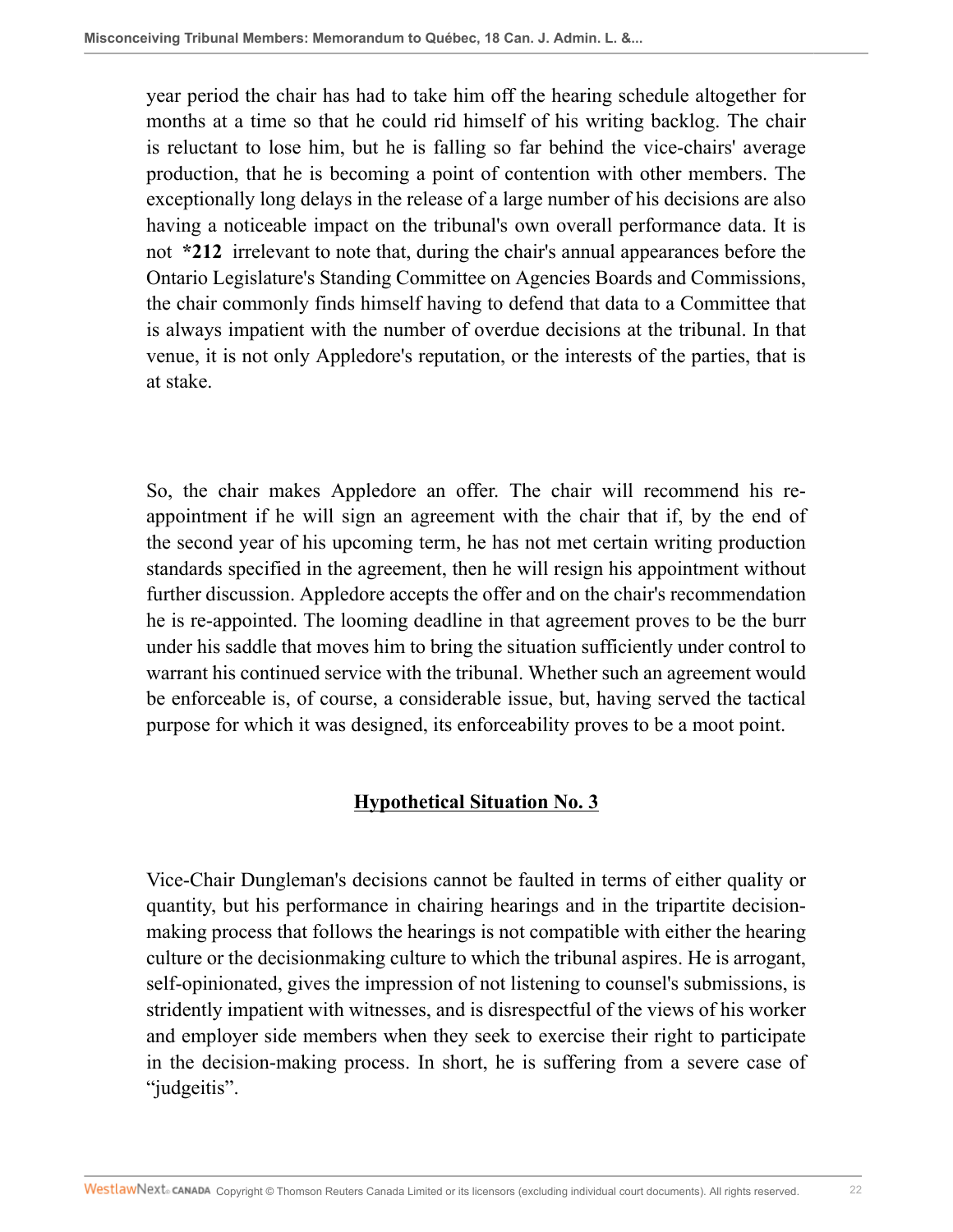The disrespect this vice-chair shows for counsel, parties and witnesses, is seriously inconsistent with the public face of fairness and respect to which the tribunal is committed and he represents an anomaly in that respect that his colleagues and the tribunal's chair are not prepared to have continued. Moreover, his disrespect of the worker and employer members' role and status is particularly significant from an institutional perspective.

The tribunal's *collegial tripartite* decision-making concept has been highly successful. All three members of panels typically **\*213** participate as equals in the post-hearing discussions, and over 95% of all decisions are unanimous. There is a widespread consensus within the tribunal that this is a valuable approach that has contributed significantly to both the quality and the acceptability of the tribunal's decisions. But, in the field of industrial relations in Ontario, the collegial tripartism concept is novel, and at the tribunal it is always fragile. Each new worker and employer member has to be weaned from the practices of partisan tripartism that prevail in other labour relations institutions. A vice-chair who openly disrespects that aspect of the tribunal's tripartite culture is, therefore, a danger to that culture.

In the second year of Dungleman's first term, the chair finds an occasion to make it clear to him that his performance presents a problem for the tribunal that the chair cannot continue to tolerate. He suggests that Dungleman sit in on the hearings of some of the other vice-chairs whom Dungleman respects with a view to comparing his conduct of a hearing with theirs. Dungleman takes that advice to heart, reforms his approach, and becomes a valued and respected vice-chair whose further reappointments the chair is always pleased to recommend.

# **Hypothetical Situation No. 4**

Ann Squaremore is a newly appointed vice-chair. She is very confident in her abilities and comes with extensive advocacy experience in the workers' compensation field. The chair notes that she seems very impressed with her new status as an adjudicator. As she begins her work, it soon becomes apparent that she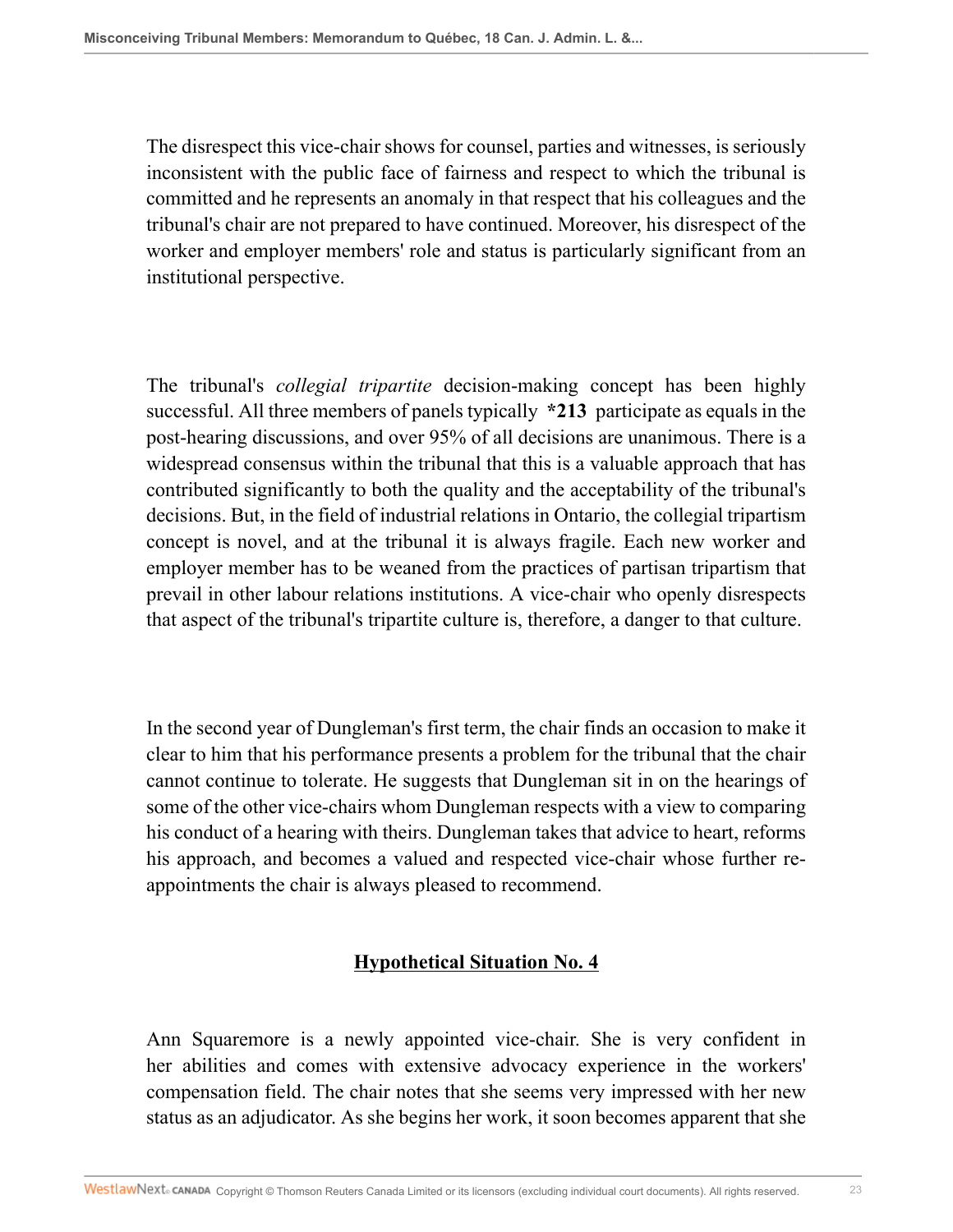is undervaluing or resisting the tribunal's decision-institutionalizing processes. She feels instinctively that it is inappropriate to be sending her draft decisions to the tribunal's draft review process, she frequently absents herself from the Assembly meetings, and, impressed with the fact tribunal adjudicators are not technically bound by the principle of *stare decisis* - the statute makes that clear - she is also rather prone to give the prior decisions of her colleagues less attention than the tribunal's interest requires. After six months of reading her decisions, the chair asks her to meet with him. He spends a good part of an afternoon explaining the importance and legitimacy of the draft-decision review process, and of the tribunal's need for consistency and congruency from decision to decision.

Following that meeting, Squaremore embraces the tribunal's decisioninstitutionalizing culture, and finds that, in practice, the institutionalizing **\*214** processes do not threaten her intellectual independence and actually help her to write better decisions.

One could describe numerous other situations in which a tribunal chair's lurking power to influence a re-appointment decision every three years will have had a subtle - or not so subtle - influence in sustaining or bolstering a tribunal's culture of institutionalized decision-making, but these four examples will suffice to make the point.

Of course, assuming that there is an effective and appropriate selection procedure for new appointees in the first place, the power to recommend against a re-appointment is not one that will often have to be exercised. In my 12 years at WCAT, on only one occasion was it necessary to actually recommend to the Minister of Labour that a member should not be re-appointed. On perhaps, two or three other occasions, members left the tribunal in the middle of their current term because they had been advised, or could see, that the chair would probably not be recommending a further re-appointment. But it is the existence of a chair's power to influence re-appointment decisions that is, in my view, one of the indispensable foundations of his or her management and leadership role. If the chair is doing the job properly, it will certainly be rare that the power will have to be exercised. However, without that power I cannot imagine how a tribunal's culture of institutionalized decision-making could be sustained or the tribunal's corporate interests in the decision-makings of its members effectively protected.

Finally, my ruminations on the possible impact of lifetime appointments in a tribunal context led me to recall the adjudicative culture of an out-of-Ontario administrative tribunal that I witnessed on a visit while I was Chair of the Ontario WCAT. Let me call it the AB Appeals Tribunal (ABAT).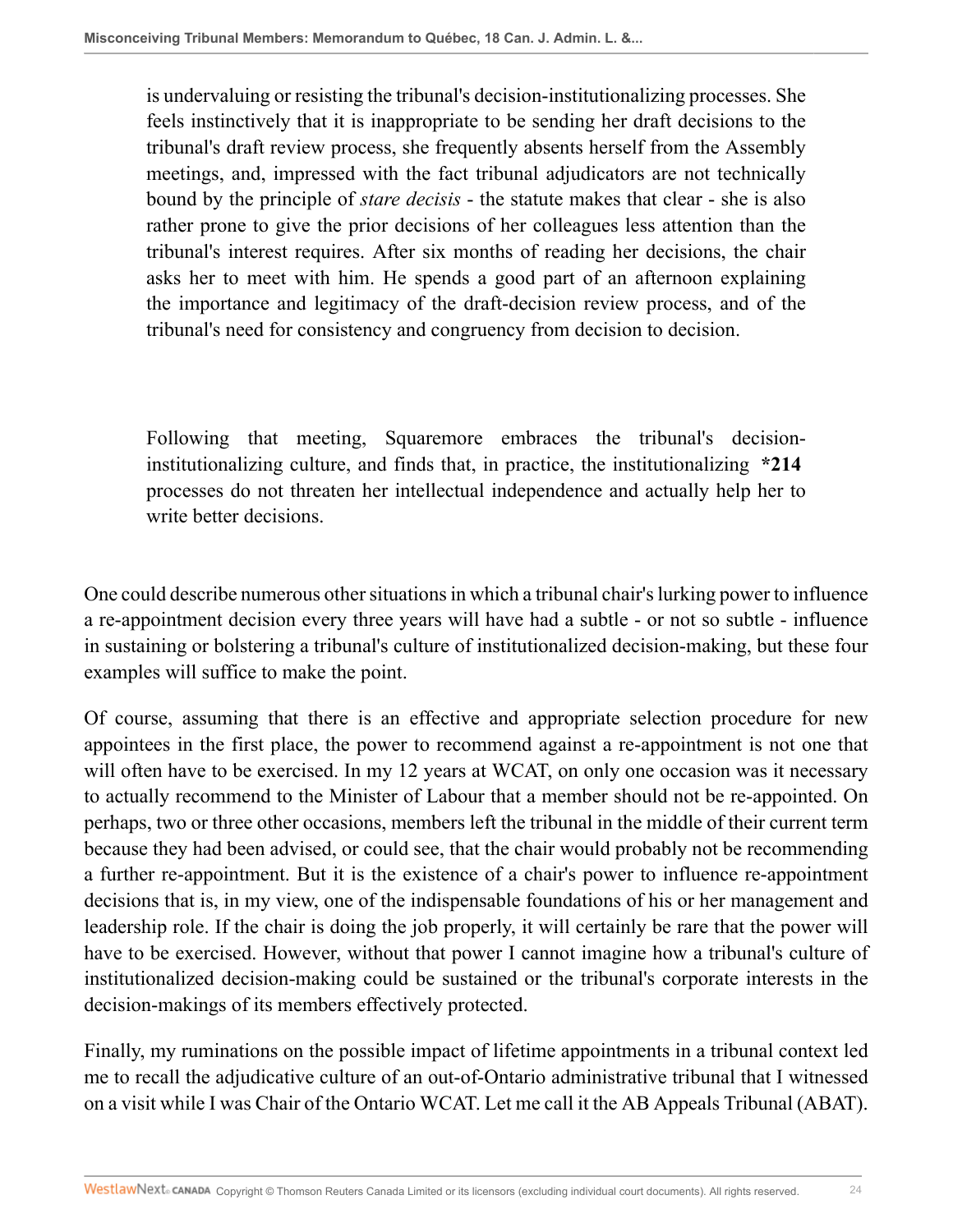I had been invited to visit by the ABAT's chair for the purpose of sharing with ABAT's members WCAT's strategies for institutionalizing its decisions. Some of these strategies were relatively novel - perhaps, for the time, even radical - and the ABAT chair was apparently interested in promoting some changes in ABAT's own strategies.

The visit, however, was not a success. For reasons lost in ABAT's early history, ABAT's members saw themselves as tantamount to trial court judges. The highest priority in their institutional culture was, therefore, each member's individual independence and autonomy. Their perception of their role and status reminded me of the attitude which I sometimes temporarily encountered with new WCAT vice-chairs and which is reflected in hypothetical situation No. 4 above. In ABAT's case, **\*215** however, this was an entrenched view that dominated the tribunal's culture.

In this environment, my account of WCAT's institutionalizing strategies was not well received. The strategies were considered by the ABAT members to be incompatible with the degree of individual member autonomy which they considered it their duty to uphold.

Most striking to me was that the ABAT members did not share my concern for the consistency of tribunal decisions. They did not consider that concern to be legitimate. (This was before the *Consolidated-Bathurst* decision). In their view, inconsistencies in ABAT decisions provided satisfying evidence of the autonomy of its members.

The inconsistency in ABAT's decision-making did not, however, serve the AB statutory enterprise well. In a system where ABAT members regarded inconsistency in their review decisions as almost a positive virtue, any particular ABAT decision carried little or no weight as a reconciling precedent within the enterprise. And, with no basis for predicting with any assurance the result of an appeal to ABAT in any particular case, there was little incentive for parties to accept a negative result from the AB enterprise's front-line decision-makers. Moreover, as *Consolidated-Bathurst* subsequently made clear, the pervasive inconsistency in ABAT's final decisions was not compatible with ruleof-law principles.

For me, the ABAT adjudicative culture presents a tangible vision of the danger the future holds for tribunals should a tenured appointments regime be implemented.

#### Footnotes

- <span id="page-24-0"></span>[a1](#page-0-0) Mr. Ellis is an Ontario administrative law lawyer with a long-standing interest in the reform of administrative justice systems in Canada. His qualifications for commenting on the issue of tenured appointments for members of administrative tribunals include a 17-year career as an administrative law counsel, and 12 years, from 1985 to 1997, as the inaugural chair and CEO of Ontario's Workers' Compensation Appeals Tribunal (WCAT). He was also the first president of the Ontario Society of Ontario Adjudicators and Regulators (SOAR) (1992-1996), and for a number of years a member of the CCAT Board of Directors.
- <span id="page-24-1"></span>[1](#page-0-1) Council of Canadian Administrative Tribunals, 19th Annual Conference "The Future of Canadian Administrative Tribunals in Canadian Society and the Guarantees of Independence and Impartiality", Gatineau, Québec, June 3, 2003.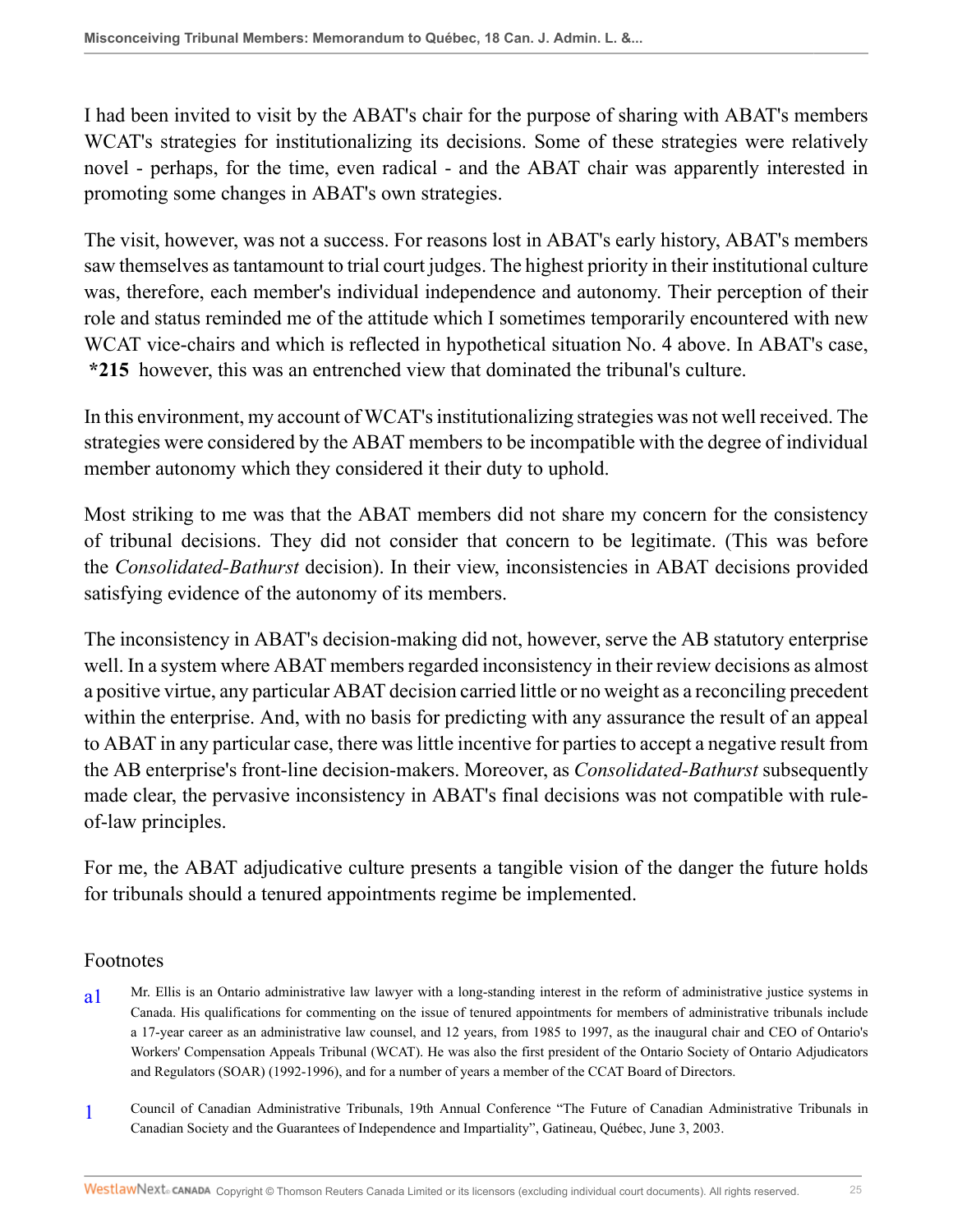- <span id="page-25-0"></span>[2](#page-0-2) That plan was subsequently reflected in Bill 35, being *An act to amend the Act respecting administrative justice and other legislative provisions,* tabled in the 37th Legislature, of the Québec National Assembly on November 13, 2003. The Bill was reported out of the Institutions Committee on March 9, 2004 and referred back to that Committee for detailed study on the same day. [At the time of preparing this paper for publication, in March, 2005, Bill 35 was still in Committee.] Amongst a number of other things, the Bill proposes that s. 38 of the *Administrative Justice Act*, (R.S.Q., c. J-3) be amended to provide for the Québec *Administrative Tribunal* (now to be renamed the *Administrative Review Tribunal of Québec)* "to be composed of members appointed ... *to hold office during good behaviour*."
- <span id="page-25-1"></span>[3](#page-0-3) For a non-government recommendation for the tenured appointment of full-time adjudicative tribunal members, see Ed Ratushny, *Canadian Bar Association "*Report on The Independence of Federal Administrative Tribunals and Agencies", Recommendation No. 34, September 1990.
- <span id="page-25-2"></span>[4](#page-1-0) *I.W.A. Local 2-69 v. Consolidated-Bathurst Packaging Ltd.,* [\[1990\] 1 S.C.R. 282, 1990 CarswellOnt 2515, 42 Admin. L.R. 1, 68](http://nextcanada.westlaw.com/Link/Document/FullText?findType=Y&serNum=1990311442&pubNum=5156&originatingDoc=I24b69711384011db8382aef8d8e33c97&refType=IC&originationContext=document&vr=3.0&rs=cblt1.0&transitionType=DocumentItem&contextData=(sc.Search)) [D.L.R. \(4th\) 524 \(S.C.C.\)](http://nextcanada.westlaw.com/Link/Document/FullText?findType=Y&serNum=1990311442&pubNum=5156&originatingDoc=I24b69711384011db8382aef8d8e33c97&refType=IC&originationContext=document&vr=3.0&rs=cblt1.0&transitionType=DocumentItem&contextData=(sc.Search)) [*Consolidated-Bathurst* cited to S.C.R.].
- <span id="page-25-3"></span>[5](#page-1-1) *Québec (Commission des affaires sociales) c. Tremblay*[, \[1992\] 1 S.C.R. 952, 1992 CarswellQue 108, 3 Admin. L.R. \(2d\) 173, 90](http://nextcanada.westlaw.com/Link/Document/FullText?findType=Y&serNum=1992363247&pubNum=5156&originatingDoc=I24b69711384011db8382aef8d8e33c97&refType=IC&originationContext=document&vr=3.0&rs=cblt1.0&transitionType=DocumentItem&contextData=(sc.Search)) [D.L.R. \(4th\) 609 \(S.C.C.\)](http://nextcanada.westlaw.com/Link/Document/FullText?findType=Y&serNum=1992363247&pubNum=5156&originatingDoc=I24b69711384011db8382aef8d8e33c97&refType=IC&originationContext=document&vr=3.0&rs=cblt1.0&transitionType=DocumentItem&contextData=(sc.Search)) [*Tremblay* cited to S.C.R.].
- <span id="page-25-4"></span>[6](#page-3-0) See, for example, *Essex County Roman Catholic School Board v. O.E.C.T.A*[. \(2001\), 56 O.R. \(3d\) 85, 205 D.L.R. \(4th\) 700, 38 Admin.](http://nextcanada.westlaw.com/Link/Document/FullText?findType=Y&serNum=2001458672&pubNum=5506&originatingDoc=I24b69711384011db8382aef8d8e33c97&refType=IC&originationContext=document&vr=3.0&rs=cblt1.0&transitionType=DocumentItem&contextData=(sc.Search)) [L.R. \(3d\) 166, 2001 CarswellOnt 3116 \(Ont. C.A.\)](http://nextcanada.westlaw.com/Link/Document/FullText?findType=Y&serNum=2001458672&pubNum=5506&originatingDoc=I24b69711384011db8382aef8d8e33c97&refType=IC&originationContext=document&vr=3.0&rs=cblt1.0&transitionType=DocumentItem&contextData=(sc.Search)) at 94 [O.R.].
- <span id="page-25-5"></span>[7](#page-4-0) Ron Ellis, "Principles, Practices and Pluralism" in *L.S.U.C. Special Lectures, 1992, Administrative Law,* (Toronto: Carswell, 1992) at 357.
- <span id="page-25-6"></span>[8](#page-5-0) *Consolidated-Bathurst, supra* note 4.
- <span id="page-25-7"></span>[9](#page-5-1) *Tremblay, supra* note 5.
- <span id="page-25-8"></span>[10](#page-5-2) *Consolidated-Bathurst, supra*, note 4 at 323.
- <span id="page-25-9"></span>[11](#page-5-3) *Ibid*. at 324.
- <span id="page-25-10"></span>[12](#page-5-4) *Ibid*. at 327.
- <span id="page-25-11"></span>[13](#page-6-0) *Ibid*. at 333.
- <span id="page-25-12"></span>[14](#page-6-1) Yves-Marie Morissette, "Le contrôle de la compétence d'attribution: thèse, antithèse et synthèse" (1986) 16 R.D.U.S. 591, cited with evident approval in *Consolidated-Bathurst*, *supra* note 4 at 327.
- <span id="page-25-13"></span>[15](#page-6-2) *Tremblay*, *supra* note 5 at 974.
- <span id="page-25-14"></span>[16](#page-6-3) *Consolidated-Bathurst*, *supra* note 4 at 340.
- <span id="page-25-15"></span>[17](#page-6-4) *Ibid*.
- <span id="page-25-16"></span>[18](#page-6-5) From the majority judgment in *Consolidated-Bathurst*, quoted with approval in *Tremblay*, *supra* note 5 at 970.
- <span id="page-25-17"></span>[19](#page-7-0) *Consolidated-Bathurst*, *supra* note 4 at 328.